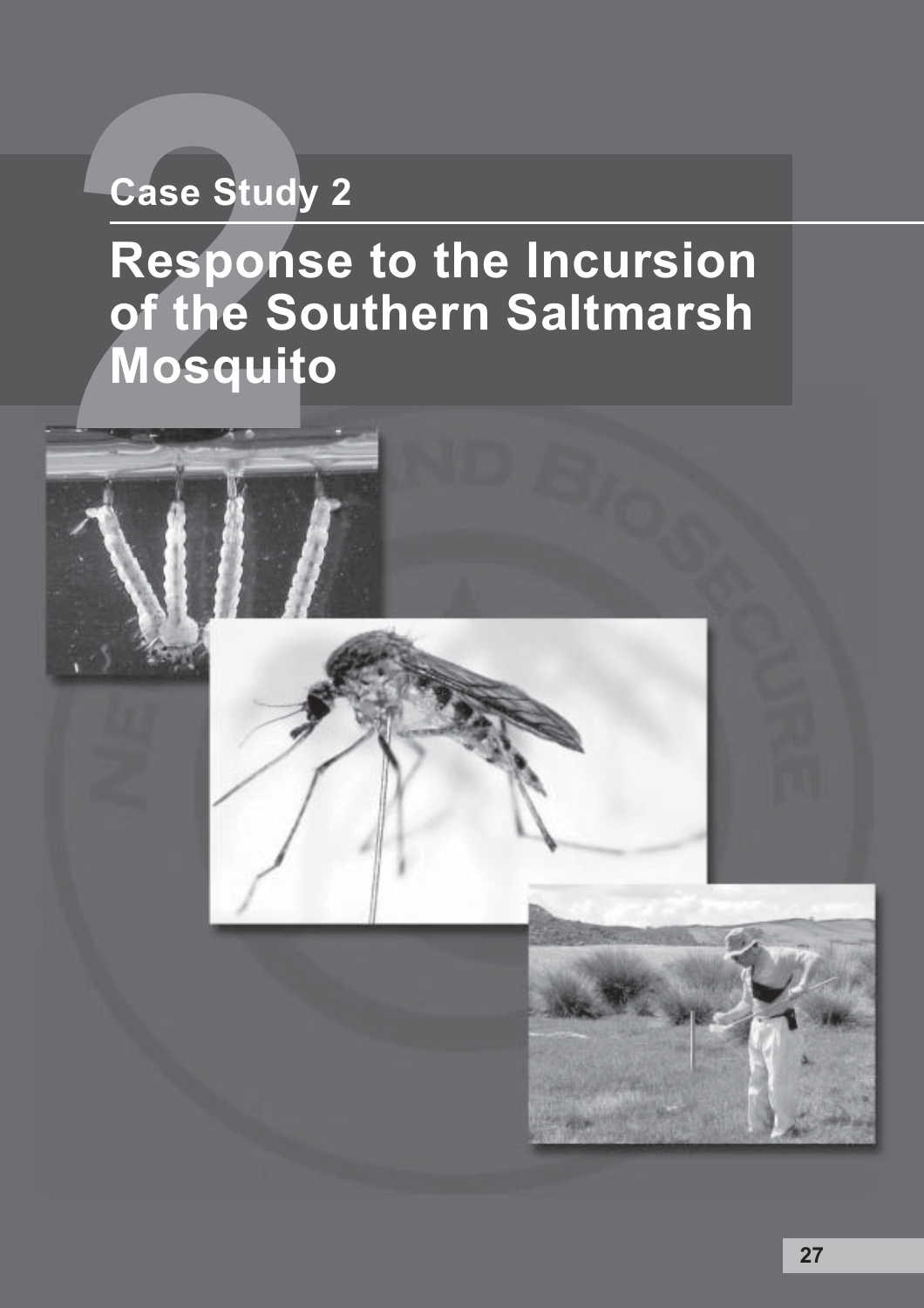# **Contents**

| Why Did We Select This Case Study?               |                                                                                                  |    |  |
|--------------------------------------------------|--------------------------------------------------------------------------------------------------|----|--|
| <b>Key Findings</b>                              |                                                                                                  |    |  |
|                                                  | <b>Recommendations</b>                                                                           |    |  |
|                                                  | <b>Introduction</b>                                                                              | 31 |  |
|                                                  | How Did the Southern Saltmarsh Mosquito Enter New Zealand?                                       | 31 |  |
|                                                  | What Risk Does the Southern Saltmarsh Mosquito Pose<br>to New Zealand?                           | 33 |  |
|                                                  | How Has MoH Responded to the Southern Saltmarsh<br><b>Mosquito Incursion?</b>                    | 34 |  |
|                                                  | What Progress Has Been Made in Eradicating the<br><b>Southern Saltmarsh Mosquito?</b>            | 39 |  |
| <b>What Have Been the Obstacles to Progress?</b> |                                                                                                  |    |  |
| <b>What Arrangements Are Now in Place?</b>       |                                                                                                  |    |  |
|                                                  | Which Department Should be Responsible for<br><b>Responses to Mosquito Incursions in Future?</b> | 54 |  |
| <b>Figures</b>                                   |                                                                                                  |    |  |
| 2.1                                              | <b>Incursions of the Southern Saltmarsh Mosquito</b><br>(as at August 2002)                      | 32 |  |
| $\overline{2.2}$                                 | <b>Ross River Virus</b>                                                                          | 33 |  |
| 2.3                                              | <b>Control Agents Used Against the Southern Saltmarsh Mosquito</b>                               | 35 |  |
| 2.4                                              | <b>Progress in Eradicating the Southern Saltmarsh Mosquito</b>                                   | 40 |  |
| 2.5                                              | <b>Current Situation</b>                                                                         | 41 |  |
| 2.6                                              | <b>Comparison of Time Taken to Obtain Statutory Approvals</b>                                    | 43 |  |

*Page*

**Photo Acknowledgement: Larvae photo on previous page - Stephen Doggett, University of Sydney.**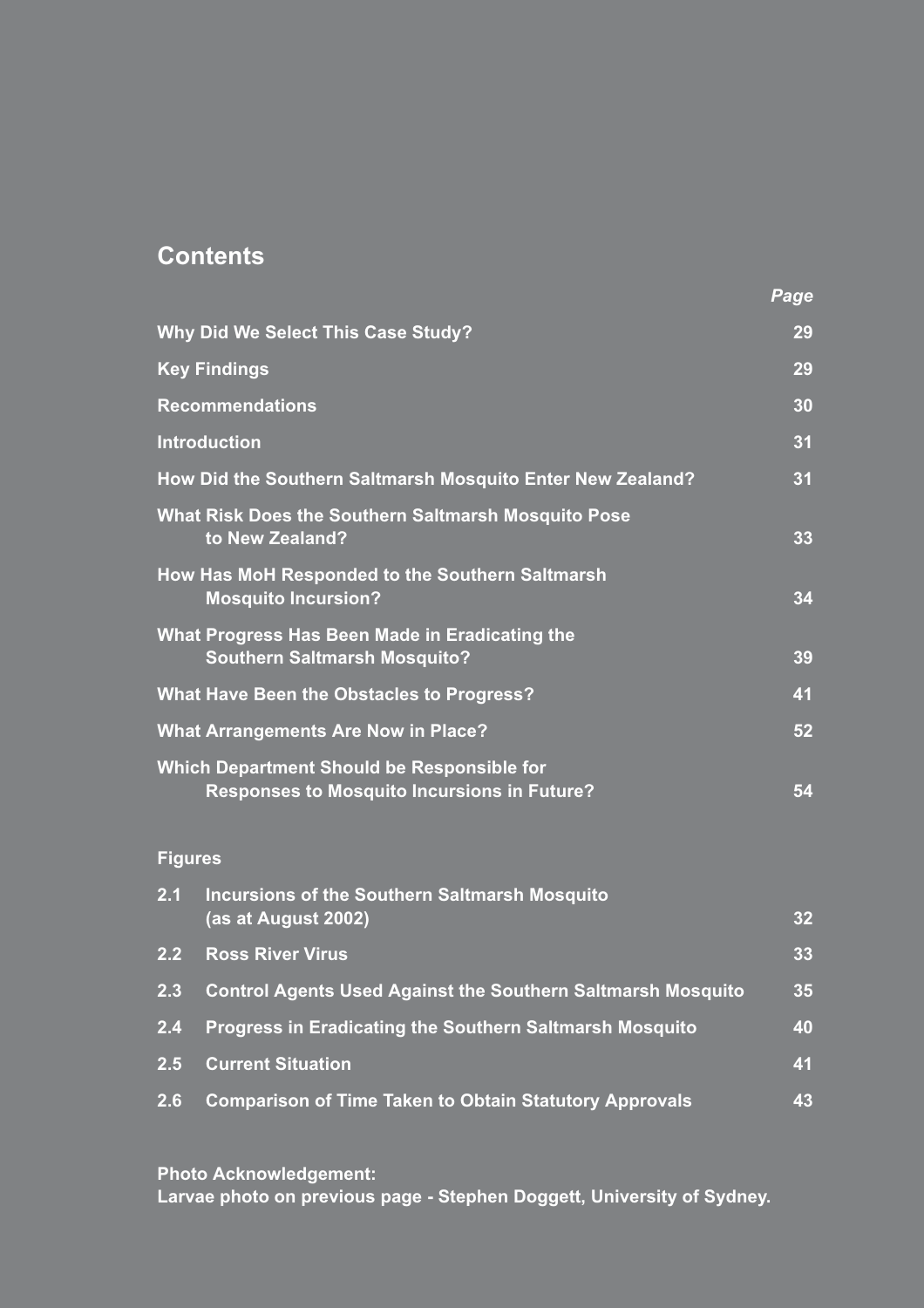# **Why Did We Select This Case Study?**

- 2.1 The southern saltmarsh mosquito *(Ochlerotatus camptorhynchus)* is a carrier of Ross River virus. Because of the threat this virus poses to the public's health, the responsibility for managing the response to this pest rests with the Ministry of Health (MoH). This pest incursion therefore gave us the opportunity to establish whether there are issues from having more than one department with biosecurity responsibilities, and to review how another department has managed an incursion compared to MAF's approach.
- 2.2 Another reason for selecting this case study was to look at the process by which funding is obtained for incursion responses to identify whether improvements could be made to the way in which funds are allocated to the departments responsible for managing incursion responses.

# **Key Findings**

- 2.3 *Uncertainty and delays in applying for resource consent to spray mosquito control agents have led to delays in spraying which could have compromised the incursion response against the southern saltmarsh mosquito, particularly in Kaipara. Lessons were not learned from the initial Napier outbreak that had been well managed. This experience illustrates the tensions that exist between the need to act quickly against a pest, and the legitimate expectations of communities that they will be consulted. (See paragraphs 2.52-2.66 on pages 43-46.)*
- 2.4 *Eradication in Kaipara was initially not considered feasible, but new information reopened the possibility of this approach. However, MoH continued to try to collect better information, as initially agreed, and did not approach the Technical Advisory Group or the Treasury to explore whether a decision for long-term action against the mosquito in Kaipara might be expedited. More open communications, and an agreed understanding of the circumstances for revisiting the initial decision, would have enabled the issues to be considered sooner. (See paragraphs 2.67-2.77 on pages 46-48.)*
- 2.5 *MoH is unable to reprioritise expenditure from its small biosecurity funding to pay for an incursion response. The process to prepare a response recommendation and seek funding is complex – the analysis required is inevitably resource-intensive and time-consuming. There was uncertainty*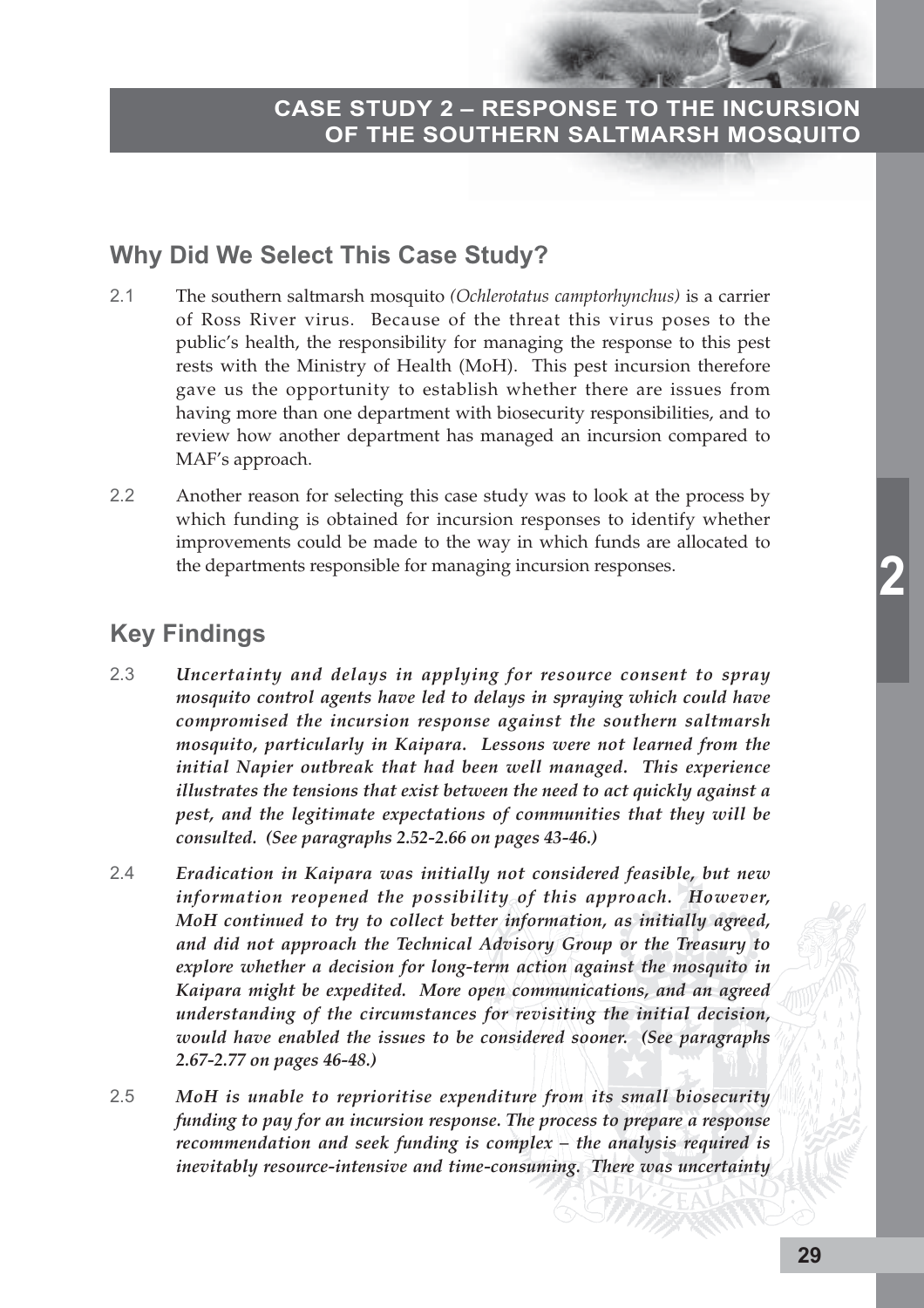*and some disagreement over whether the response should be treated as a biosecurity issue or a health issue. (See paragraphs 2.78-2.89 on pages 48-50.)*

- 2.6 *Process failures within the national surveillance programme led to delays in the mosquito being identified in Gisborne. A review of the programme identified many deficiencies, including some that arose from insufficient resourcing of surveillance. (See paragraphs 2.31-2.43 on pages 37-39, and paragraphs 2.90-2.92 on page 50.)*
- 2.7 *MoH has gained experience and expertise in dealing with mosquito incursions since December 1998 – including difficulties that arose with having a new lead agency at each site. It has contracted a dedicated, experienced team to manage the ongoing response. Now that Cabinet has approved long-term funding, there is scope for contracts of longer than one year that would help increase staff stability and allow for more forward planning. (See paragraphs 2.93-2.112 on pages 51-54.)*

#### **Recommendations**

- 2.8 *MoH should ensure that for future incursion responses it is clear which agency is responsible for obtaining resource consents. (See paragraphs 2.48-2.66 on pages 42-46.)*
- 2.9 *The Treasury and MoH should agree a common process for the actions required to prepare recommendations for long-term funding of an incursion response. This process should include clear timelines, be documented, pre-agreed and well communicated. Once this process is agreed, the Treasury and MoH should ensure they have a clear, shared understanding about what procedure will be followed should any of the key assumptions or risks subsequently change. (See paragraphs 2.67-2.77 on pages 46-48.)*
- 2.10 *All incursion responses including incursion responses such as the southern saltmarsh mosquito – should be prioritised on a consistent basis irrespective of which department is managing the response to the incursion and the main sector under threat. For example, the case for a response to the southern saltmarsh mosquito should cover the health, economic and social impacts of the pest, and make comparisons with other health and biosecurity priorities. (See paragraphs 2.85-2.89 on pages 49-50.)*
- 2.11 *MoH should consider tendering contracts for longer than one year. (See paragraphs 2.108-2.110 on pages 53-54.)*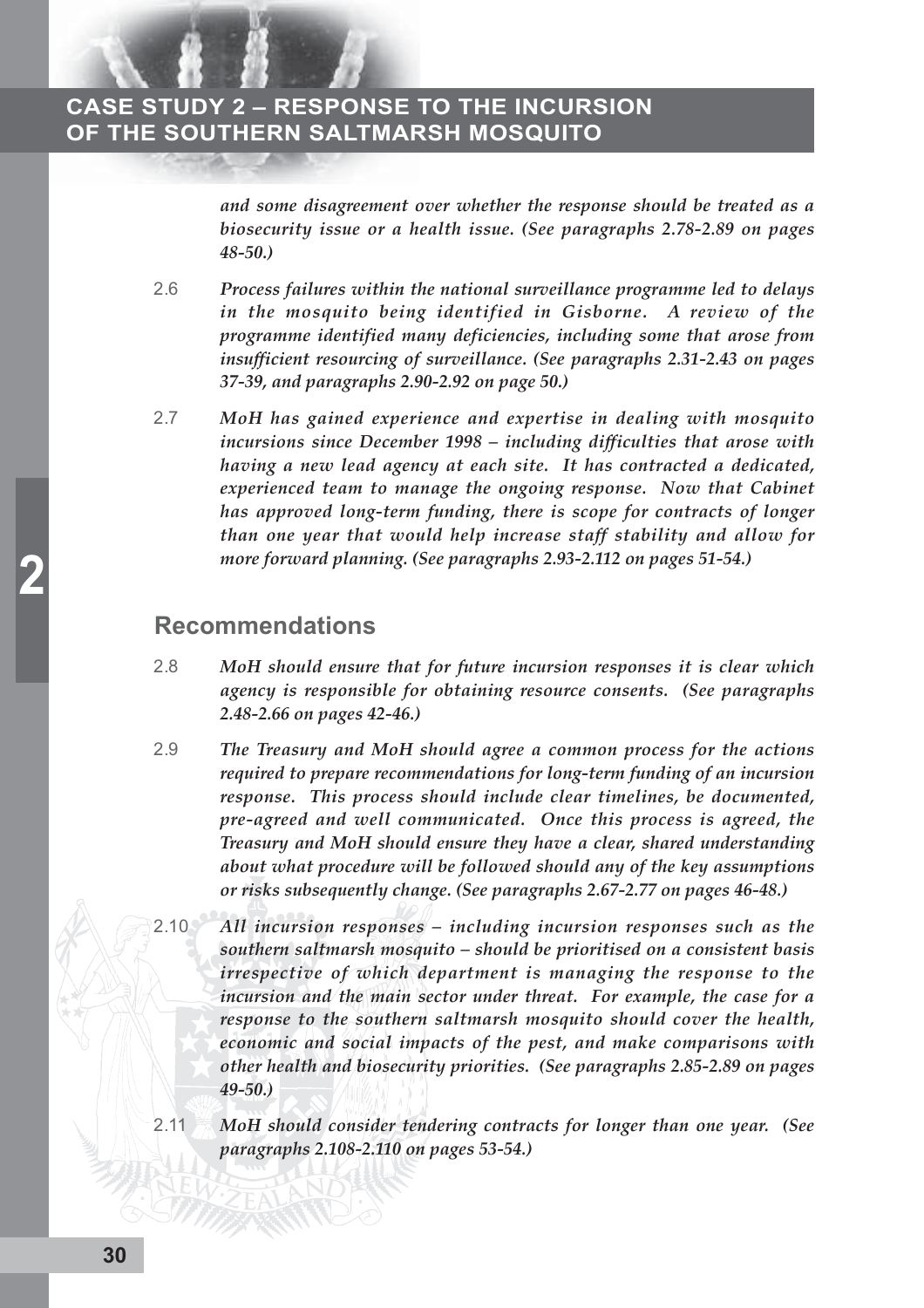# **Introduction**

- 2.12 In late-December 1998 the southern saltmarsh mosquito (SSM) was detected in Napier. This mosquito can transmit Ross River virus (RRV) to humans, and therefore poses a threat to public health.
- 2.13 MoH is responsible for managing biosecurity risks to people's health and has taken the lead in managing the response to the SSM.

# **How Did the Southern Saltmarsh Mosquito Enter New Zealand?**

- 2.14 The pathway of entry for the mosquito is not known. MoH has gathered information on possible entry pathways, but has not reached a conclusion on the most likely pathway. Possibilities include wind-blown arrival, transport on canvas-topped sea containers, in air containers, ships, yachts, imported cars and machinery, or aeroplanes that are not sprayed for insects. MoH also does not know how the mosquito spread throughout the country, or whether each new site was a separate incursion.
- 2.15 MoH believes the mosquito was present in Napier for up to two years before members of the public reported an increase in the numbers of vicious biting mosquitoes to the Napier City Council.
- 2.16 The mosquito has since been detected in the places shown in Figure 2.1 on the next page.



**2**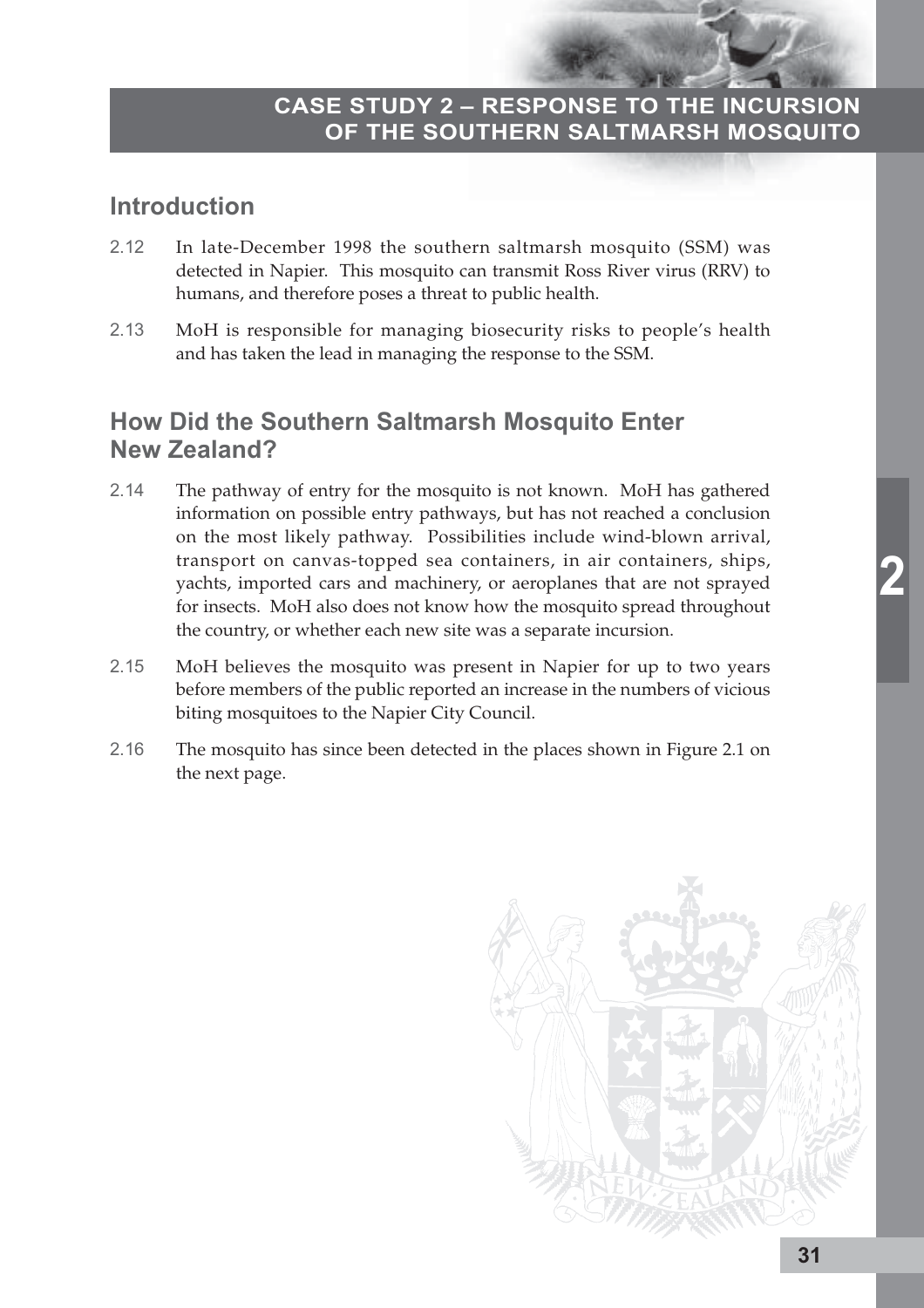*Figure 2.1 Incursions of the Southern Saltmarsh Mosquito (as at August 2002)*

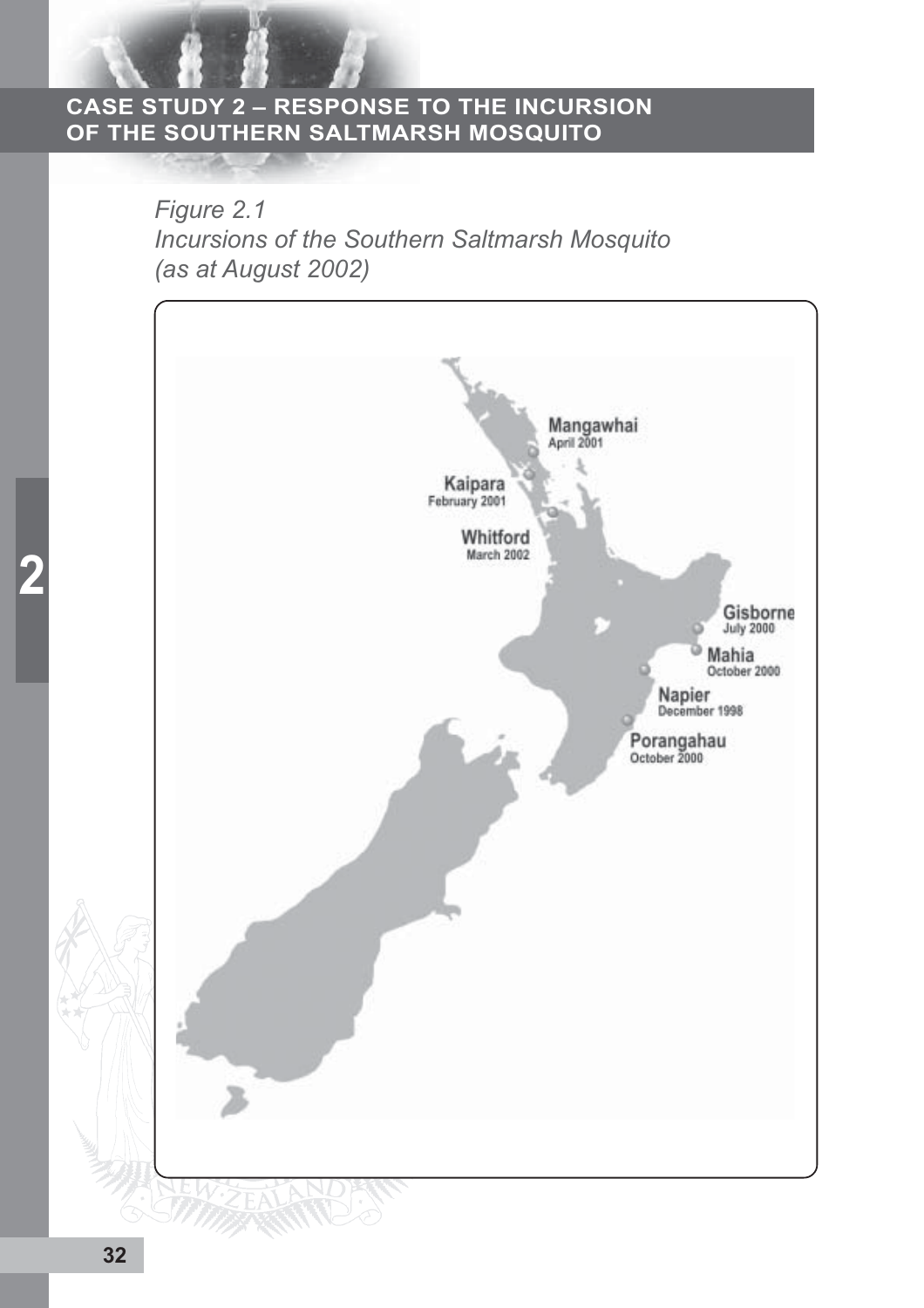# **What Risk Does the Southern Saltmarsh Mosquito Pose to New Zealand?**

- 2.17 The mosquito is established throughout Australia, Papua New Guinea, the Solomon Islands and some other Pacific islands. With the high levels of tourism between New Zealand and these areas, MoH believes it will be only a matter of time before a mosquito transmits RRV from an infected tourist or returning traveller to others in the community.
- 2.18 The New Zealand population is non-immune to RRV because of no previous exposure to it, and is therefore susceptible to the disease. The cost to the economy of an outbreak in Auckland, Kaipara and Christchurch has been calculated at \$35.3 million over 10 years.

# *Figure 2.2 Ross River Virus*

RRV can cause aching muscles and joints, fever, chills, headache and tiredness. Symptoms generally last up to a month but can persist for a number of years in some people. The virus can cause depression in about 10% of people who catch it. There is no vaccine for RRV and treatment is aimed at relieving symptoms.

The only way people can catch RRV is by being bitten by a mosquito that is carrying the virus. The virus cannot spread directly from person to person.

- 2.19 Although disease transmission is the most commonly cited reason for not wanting the mosquitoes to become established in New Zealand, there are other issues to be considered:
	- the presence of large numbers of vicious biting pests (that also bite during the day) causes disruption to outdoor activities and has a high nuisance value;
	- property values on land adjacent to areas where mosquitoes are present could be reduced;
	- there could be a negative impact on New Zealand's \$3,200 million a year tourism industry;
	- there would be costs for modifying buildings to restrict mosquito entry;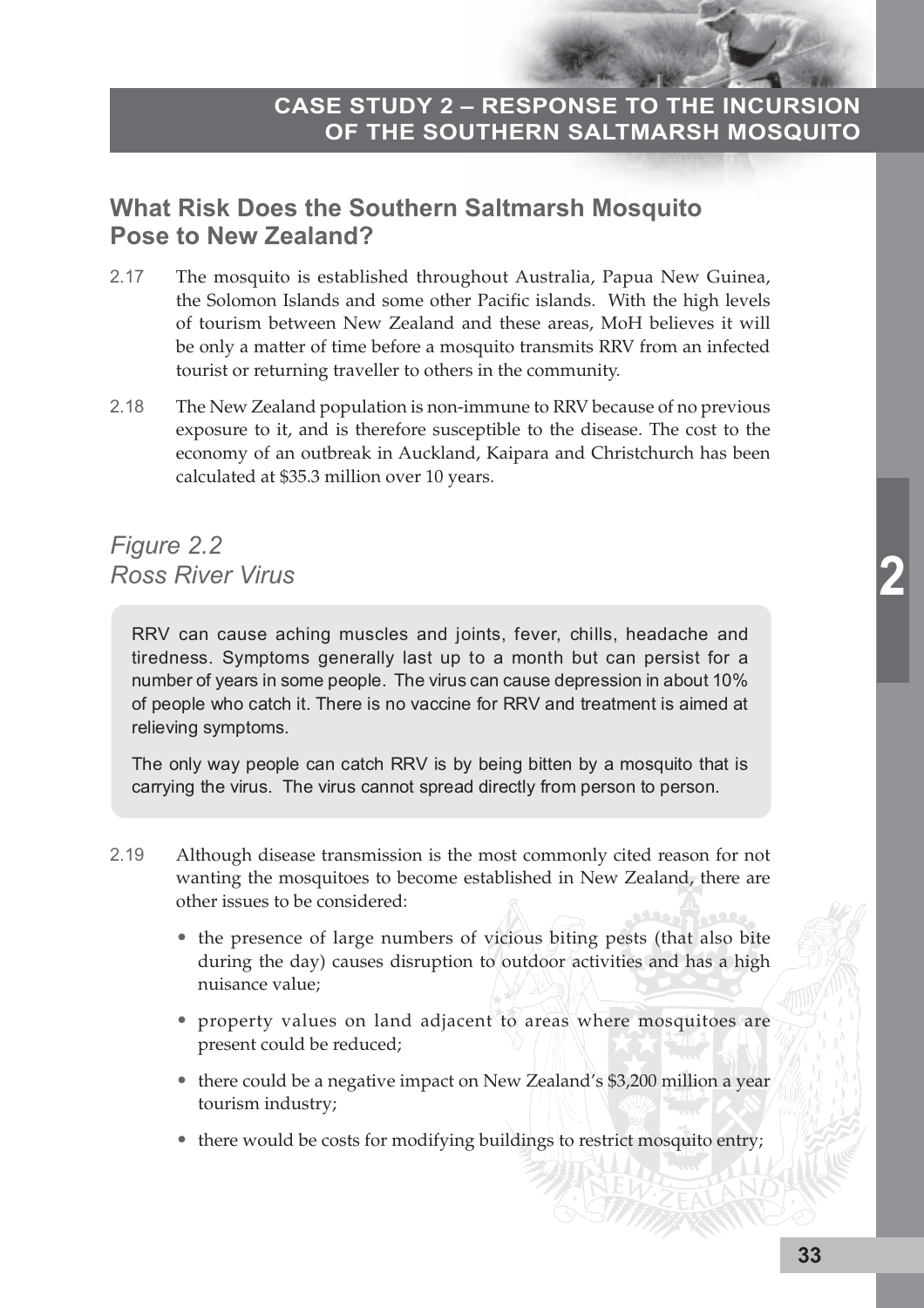- local government regional mosquito control programmes would need to be implemented and funded;
- low-income families might be especially disadvantaged, as they have less disposable income to offset the effects of the mosquito (such as to install mosquito screens); and
- saltmarsh habitat is often in areas of traditional shellfish gathering for Maori.

#### **How Has MoH Responded to the Southern Saltmarsh Mosquito Incursion?**

- 2.20 The response to the mosquito began in Napier in December 1998, and is ongoing. Actions that MoH has taken include:
	- funding the mosquito response centre;
	- establishing a Technical Advisory Group;
	- preparing health risk assessments;
	- commissioning cost-benefit analyses; and
	- implementing surveillance for salt water breeding mosquitoes.

#### *Funding the Mosquito Response Centre*

- 2.21 Almost immediately after detection of the SSM in Napier, the public health unit of Hawkes Bay HealthCare, with funding from the then Health Funding Authority, set up a mosquito response centre. The response centre organised:
	- **a delimiting survey** to determine the extent of the incursion;
	- **habitat survey and mapping** to determine the location and amount of potential habitat throughout the country;
	- **mosquito and larval trapping** to test for the presence of mosquito adults and larvae;
	- **control –** initially with *Bti,* and later with S-methoprene;
	- habitat elimination and modification such as filling drains and depressions that mosquitoes could use for breeding, and clearing vegetation from drains to ensure penetration of control agents; and
	- **community and stakeholder group liaison**.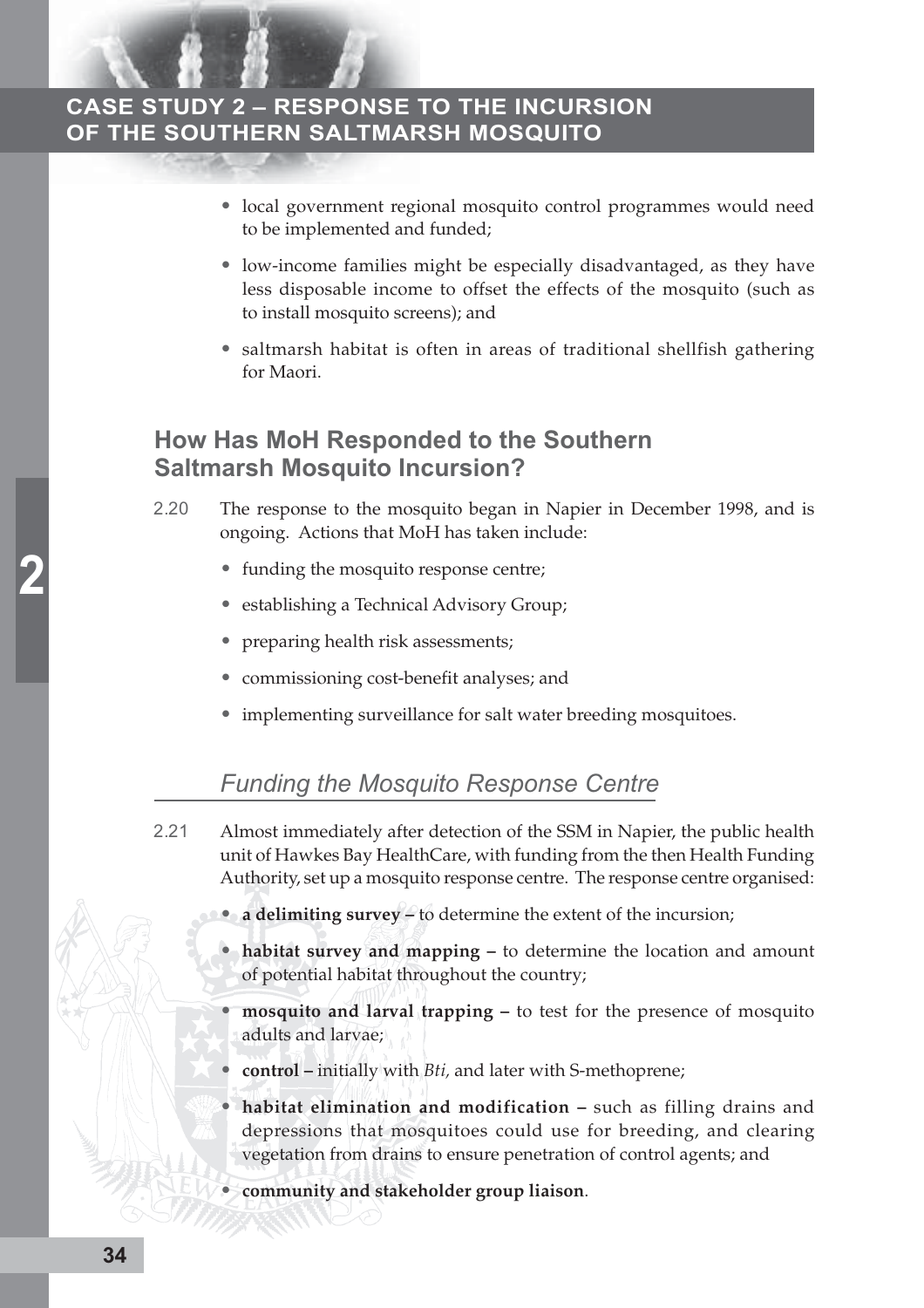- 2.22 Public health staff from around the country joined the Napier response to provide additional assistance. Their involvement was also intended to help them to subsequently carry out surveillance in their own regions, and some found this very useful – though others felt that the experience they were able to gain from carrying out field work under direction was limited.
- 2.23 Staff from this response centre, along with staff from Southern Monitoring Services Limited, were later involved in the Gisborne response. People from the Hawkes Bay HealthCare public health unit, in conjunction with Southern Monitoring Services, have since gone on to form New Zealand BioSecure, a company that currently holds the MoH contract for the National Exotic Mosquito Response Centre (discussed in more detail in paragraphs 2.100-2.112 on pages 52-54).

*Figure 2.3 Control Agents Used Against the Southern Saltmarsh Mosquito*

#### *Bti (Bacillus thuringiensis israelensis)*

*Bti* is an organic biological spray used to control mosquitoes in a natural, environmentally friendly manner. It has undergone a full health impact assessment and has been shown to have no impact on people or the environment. *Bti* is applied to water infested with larvae, and can be spread by ground or aerial spraying. The Technical Advisory Group (paragraphs 2.24-2.28) noted early in the response to the incursion that *Bti* may be effective for containment but other treatments are likely to be needed to eradicate the mosquito.

#### *S-methoprene*

S-methoprene stops the mosquito pupae hatching (it is ineffective against adult mosquitoes). It has been used extensively overseas to control mosquitoes and has been used in New Zealand in conjunction with *Bti* in the southern saltmarsh mosquito eradication programme. Compared with *Bti*, which breaks down very quickly when it is applied, S-methoprene can be applied in a slow-release form, and can be effective for 21 days or longer in water. However, it is a much more expensive product than *Bti*. S-methoprene has a low toxicity, and poses little hazard to other insect species or humans.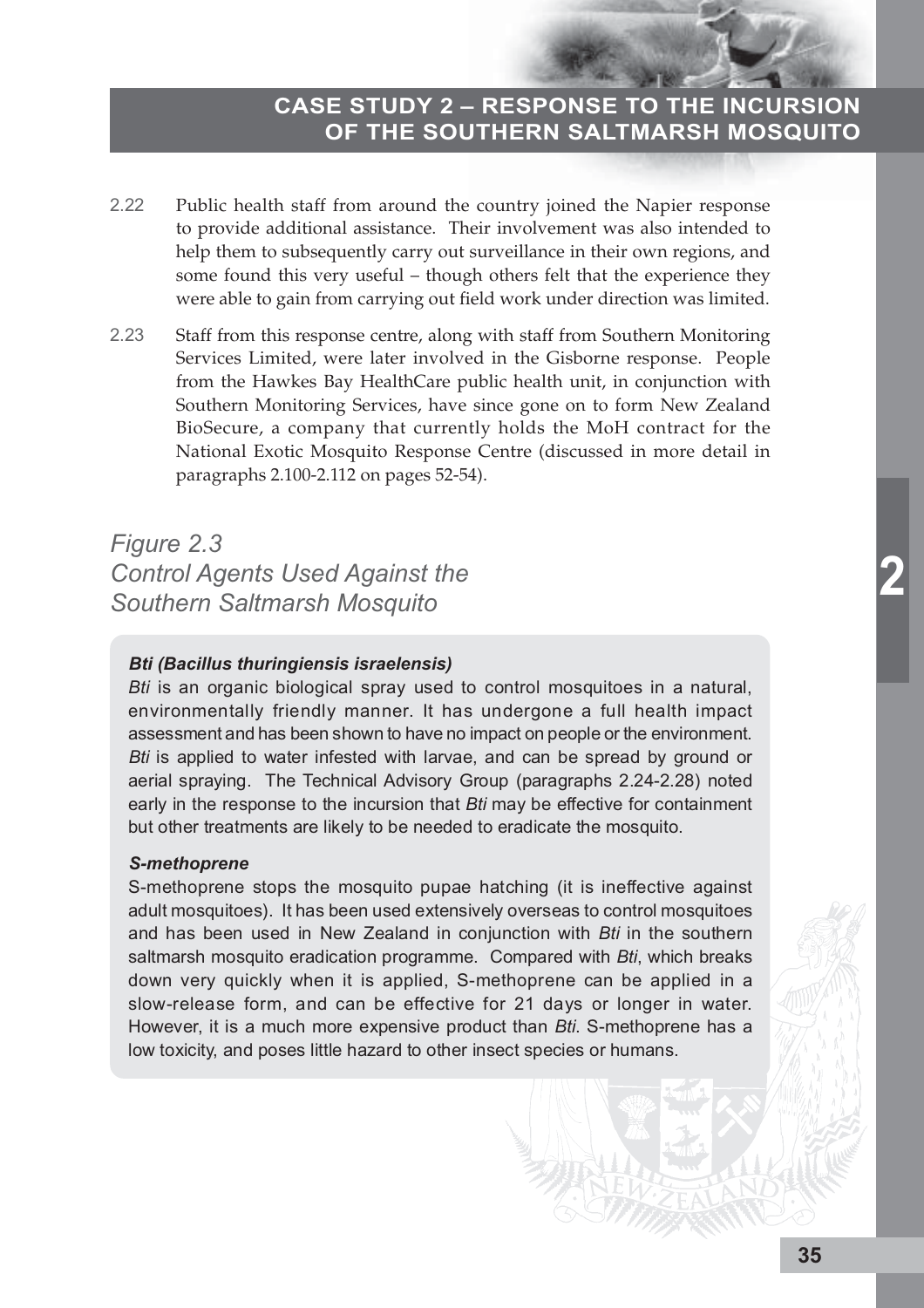# *Establishing a Technical Advisory Group*

- 2.24 MoH's Technical Advisory Group (TAG) first met in January 1999. Its members include Australian and New Zealand mosquito experts and public health specialists. MoH organised the southern saltmarsh mosquito TAG well, and the group has had:
	- a clear role and function to provide independent scientific and technical advice to MoH in its response to the SSM;
	- Terms of Reference and a Conflict of Interest Declaration from the first meeting; and
	- meetings minuted throughout the response.
- 2.25 The TAG has provided advice that has formed a response plan for each incursion. It has also been careful to keep information about costs separate from technical and scientific advice to the Minister.
- 2.26 The clear role, good organisation and high standard of documentation of this TAG is in contrast to the painted apple moth TAG (see Case Study 3 on pages 57-76).
- 2.27 A number of changes to how the response is being run have occurred since the TAG was first convened, particularly in the use of a contractor (New Zealand BioSecure) to manage the operational activities of the response (see paragraphs 2.100-2.112 on pages 52-54). With these changes in mind it would be useful for MoH to renew the Conflict of Interest Declarations of TAG members.
- 2.28 At present the TAG is chaired by the Chief Technical Officer Health, who is also closely involved with the operational activities of the response. To further support the independence of the TAG, MoH might consider having an independent person to chair the TAG.

# *Preparing Health Risk Assessments*

- 2.29 A health risk assessment has been prepared for each region as the SSM was detected. The health risk assessments are used to:
	- provide information on the public health risk posed by the SSM; and
	- assist with decisions on long-term responses.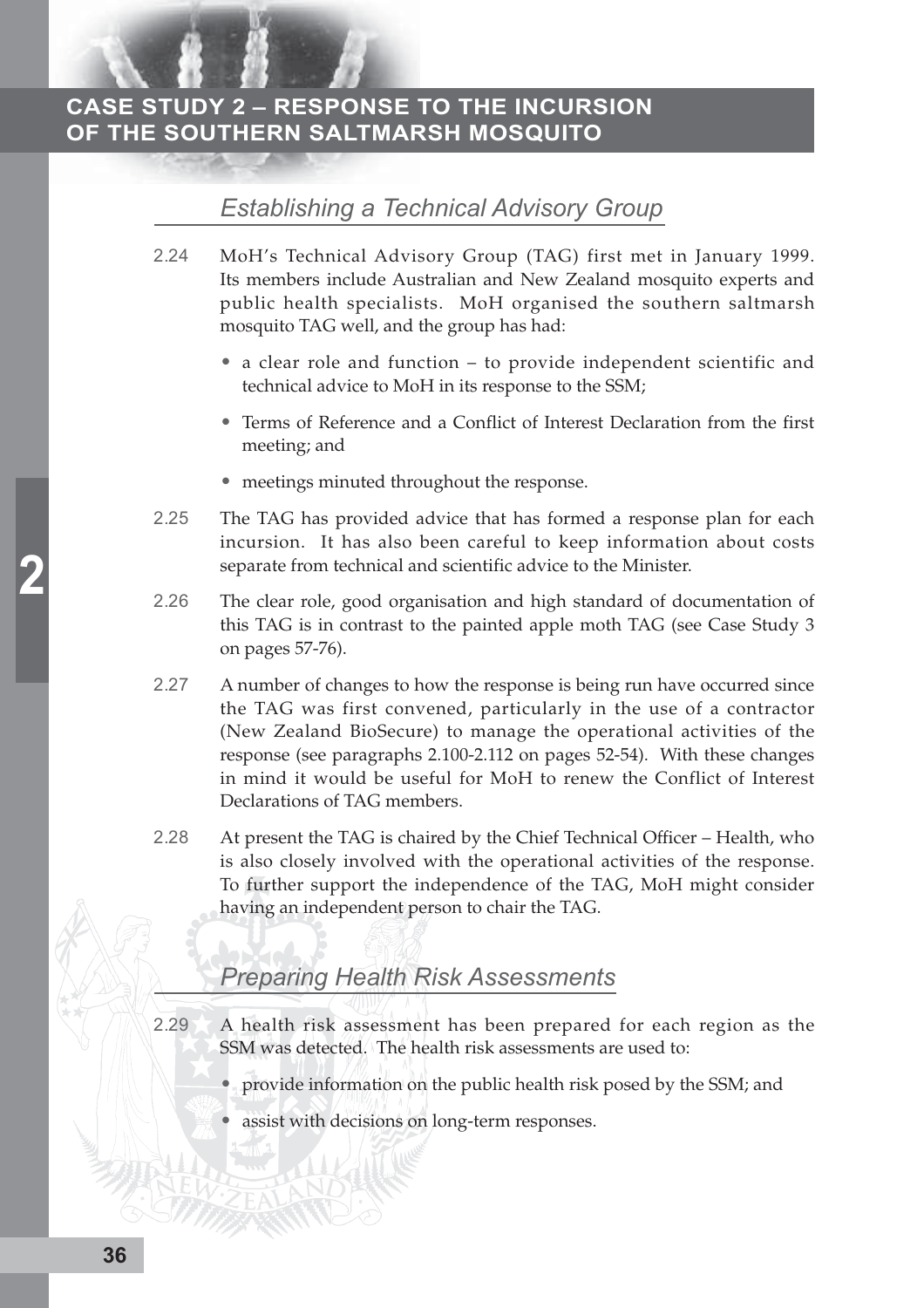#### *Commissioning Cost-benefit Analyses*

- 2.30 MoH has commissioned a cost-benefit analysis for each SSM incursion response that:
	- takes into account the estimated costs of RRV, compared to mosquito spraying costs; and
	- provides information to MoH and the Treasury to determine whether funding for a response is justified.

*Implementing Surveillance for Salt Water Breeding Mosquitoes*

#### **A review of the national surveillance programme identified many deficiencies, including some that arose from insufficient resourcing of surveillance.**

- 2.31 When the SSM was detected in Napier there had been no active surveillance for salt water breeding mosquitoes in New Zealand. An Australian expert visited New Zealand in 1997 and determined that there was little risk posed by these mosquitoes, although he indicated that RRV was a significant potential risk to New Zealand if they did enter the country.
- 2.32 MoH believes it possible that the mosquito had been present for up to two years before it was discovered. This highlights the importance of an effective, reliable surveillance programme.
- 2.33 Public health staff in all parts of the country are involved in a number of activities involving exotic mosquitoes of public health significance. They are responsible for surveillance of exotic mosquitoes in ports and (since the SSM was detected in Napier) for surveillance for salt water breeding mosquitoes – both in areas where the mosquito is known to be present, and where it has not been detected.
- 2.34 Most public health units have received no additional funding to carry out this work. They must reprioritise other work programmes to enable it to be done, which can be difficult given the extent of the work required for mosquito surveillance.
- 2.35 Activities performed by public health units as part of the national surveillance programme to detect salt water breeding mosquitoes include: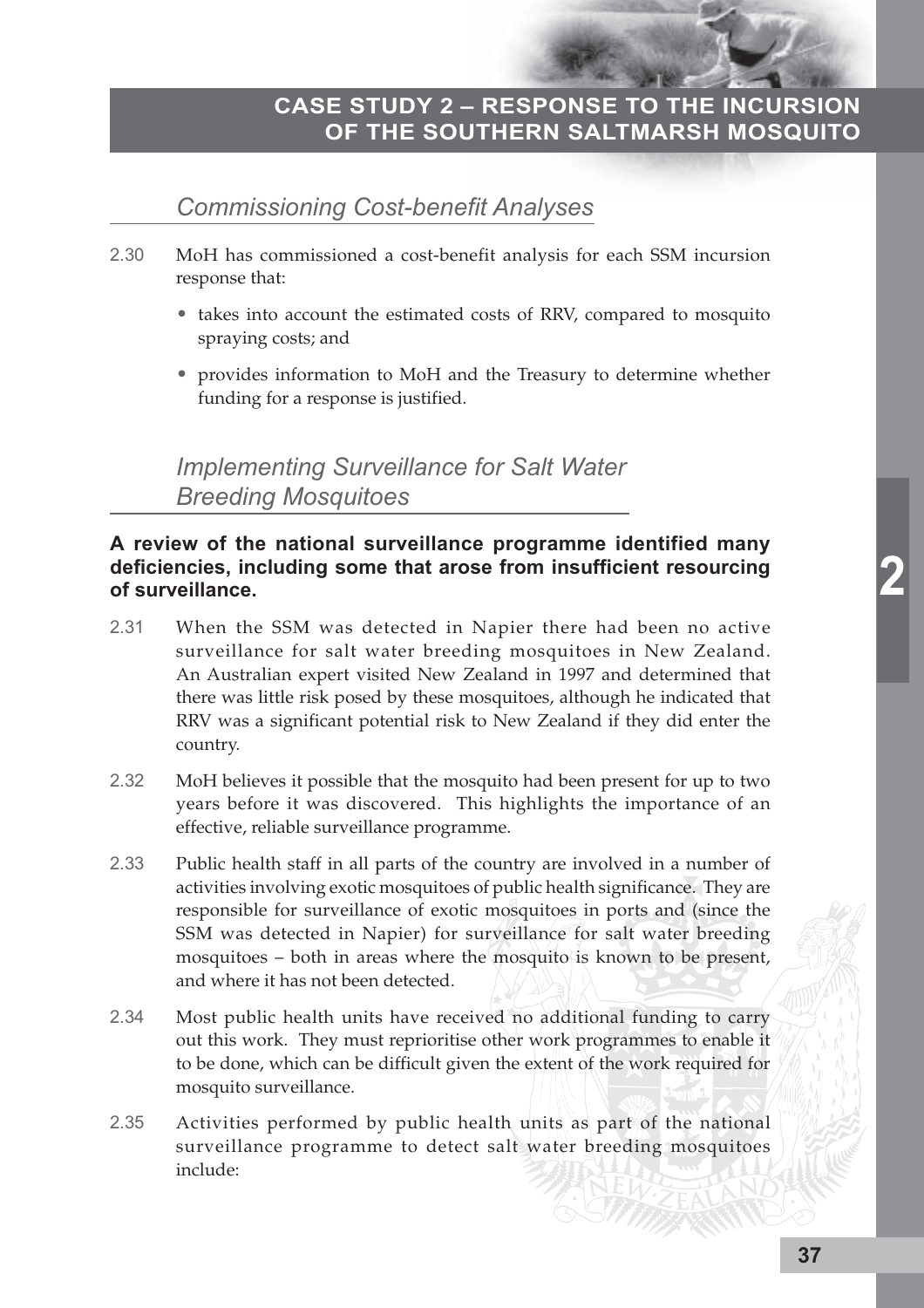- **identification of potential habitats**, i.e. checking maps, consultation with local residents, and Department of Conservation staff;
- **sampling sites** after significant rain or high tide for larvae presence;
- **elimination of habitat<sup>1</sup>**, i.e. filling drains and depressions and preventing tidal inundation of land; and
- **special consideration** of high-risk habitats.
- 2.36 MoH commissioned a review of the national surveillance programme in early 1999, with a view to:
	- determining whether or not the TAG could have confidence in the results provided by each region;
	- providing coaching and support for the public health units performing surveillance;
	- carrying out confirmation sampling; and
	- offering future surveillance options.
- 2.37 This review recommended a once-only investment of \$150,000 on equipment, software, and training, and an increase in annual expenditure of \$630,000 for implementation of an acceptable ongoing surveillance programme. The former Health Funding Authority did not make the increased expenditure due to competing priorities and budget constraints. Some other improvements made as a result of the review led to more efficient and effective planning and surveillance.
- 2.38 A further review of the national surveillance programme was approved in May 2001 and a final report was produced in May 2002. The Government required this surveillance review to be completed before a decision would be made on the future of the response in Kaipara and Mangawhai.
- 2.39 The review assessed the effectiveness of the current surveillance programme for exotic mosquitoes at ports, and for the SSM. It found that:

*While all [public health services] conducted surveillance in response to the MoH request for [southern saltmarsh mosquito] surveillance, inadequate planning, methods and outcome were achieved. Much of this was due to inadequate experience and training, coupled with too little time/resources and competing demands, to undertake the difficult task of surveying for [southern saltmarsh mosquito] in remote and inhospitable areas.*

Elimination of habitat is only carried out in areas involved in an eradication programme.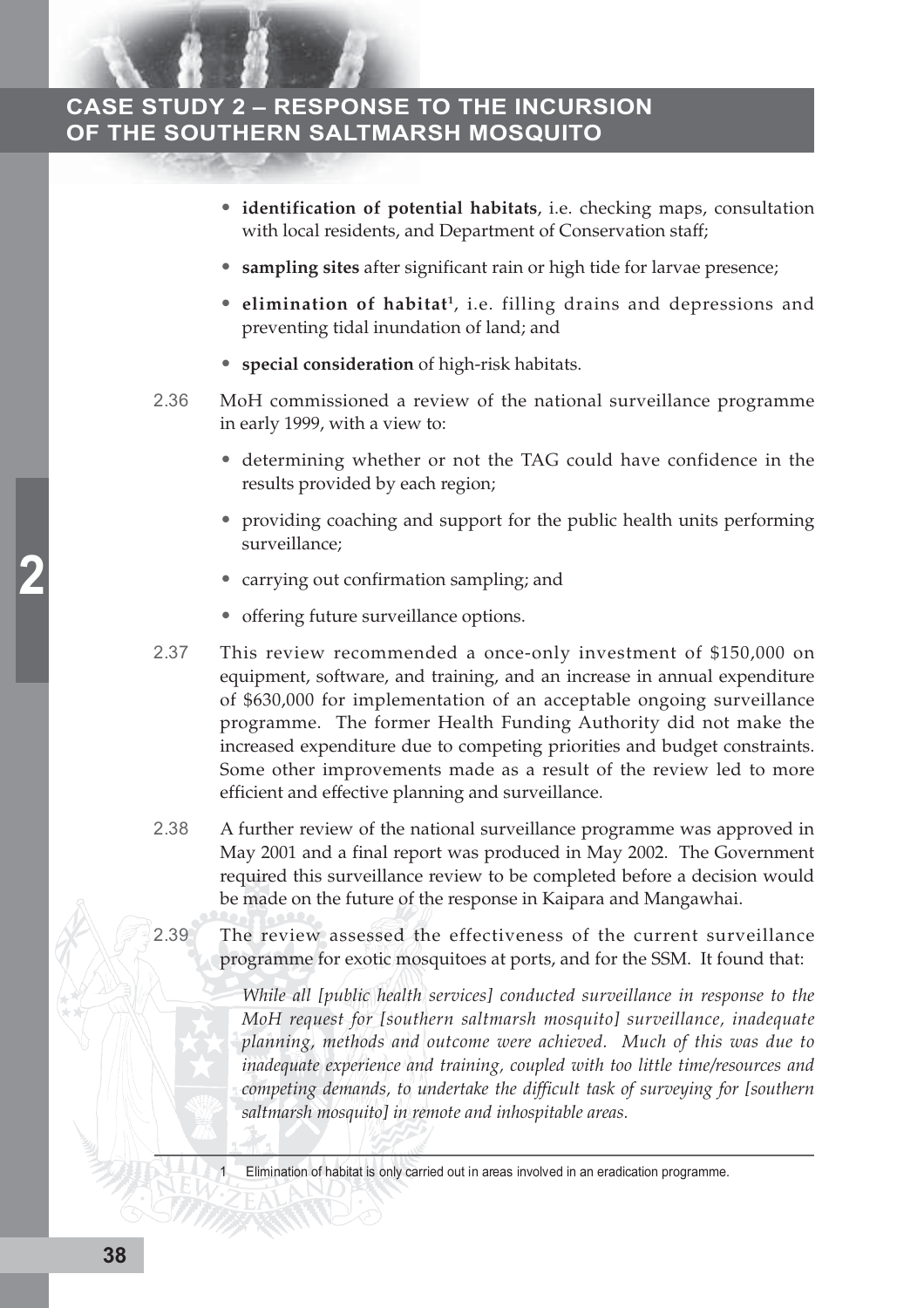- 2.40 The review made a number of recommendations for improvement to both the port and salt water breeding mosquito surveillance programmes. These range from memorandums of understanding between public health services, port authorities and MAF to detail local responsibilities for surveillance, to extending the role of New Zealand BioSecure in the national surveillance programme to provide training and to improve the national surveillance database.
- 2.41 MoH has analysed the review's recommendations and set up a programme of work to address the issues raised. MoH also consulted with stakeholders before any decisions on improvements to the surveillance programme were finalised. The TAG supports the recommendations of the review.
- 2.42 The public health units play a critical role in mosquito surveillance and detection. Without adequate funding and training of public health units involved in mosquito surveillance, any further incursions that may occur may not be detected while eradication is feasible. As a result, the success of the current \$30 million mosquito eradication programme could be jeopardised.
- 2.43 A probable outcome from the review will be an advanced training course for all staff involved in surveillance activities. Additional measures suggested by MoH in response to the review – including development of Best Practice Guidelines and Standard Operating Procedures for public health units – would help to define roles and responsibilities.

# **What Progress Has Been Made in Eradicating the Southern Saltmarsh Mosquito?**

- 2.44 The SSM has now been eradicated in Napier. An eradication programme based in Gisborne covers the Gisborne, Mahia and Porangahau incursions, and an eradication programme started in Kaipara in October 2002.
- 2.45 Getting to this point in the response has involved a significant input of both human and financial resources. The action plan followed can be divided into three phases:
	- **Phase 1** Containment and delimiting reducing the risk of mosquito spread, while gathering information about the scientific and economic feasibility of eradication so that the Government can decide on what action to take.
	- **Phase 2** Eradication use of S-methoprene and *Bti* to eradicate the mosquitoes.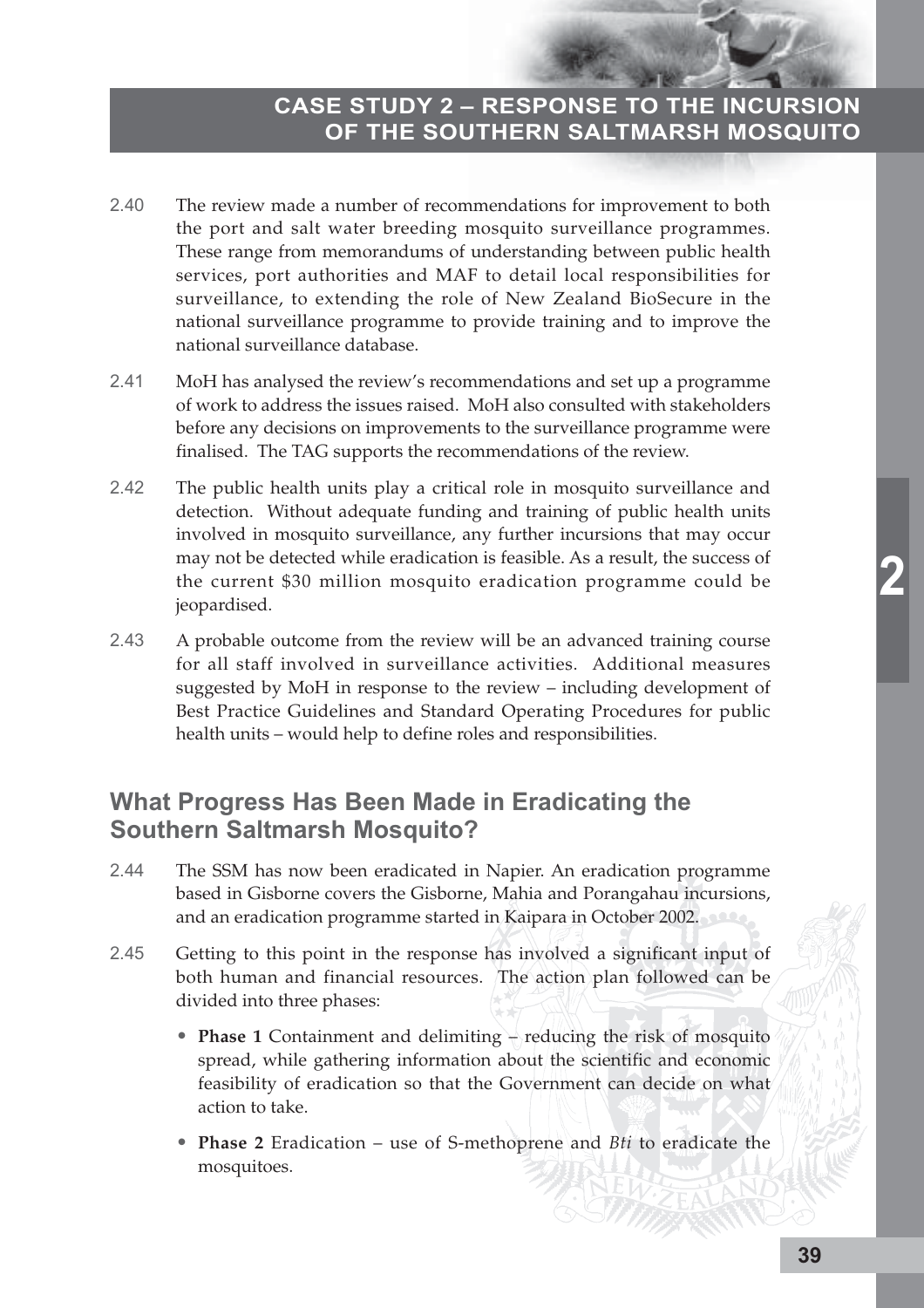- **Phase 3** Surveillance monitoring of habitat to determine presence or absence of mosquitoes.
- 2.46 A number of steps are required even before moving to Phase 1. Figure 2.4 below shows progress on these steps in each of the places where the SSM has been discovered (see Figure 2.1 on page 32), and Figure 2.5 on the opposite page describes the current situation.

# *Figure 2.4 Progress in Eradicating the Southern Saltmarsh Mosquito*

|                                    | <b>Napier</b>    | <b>Gisborne</b> | Kaipara/<br><b>Mangawhai</b> |
|------------------------------------|------------------|-----------------|------------------------------|
| Detection                          | December         | July            | February                     |
|                                    | 1998             | 2000            | 2001                         |
| Identification                     | December         | October         | February/                    |
|                                    | 1998             | 2000            | April 2001                   |
| Application for resource           | January          | December        | August                       |
| consent                            | 1999             | 2000            | 2001                         |
| Resource consent granted           | February<br>1999 | Pending         | December<br>2001             |
| Section 7A of the Biosecurity      | January          | December        | December                     |
| Act 1993 invoked                   | 1999             | 2000            | 2001                         |
| Cabinet approval for control/      | February         | November        | June                         |
| containment                        | 1999             | 2000            | 2001                         |
| Application of Bti started         | January          | November        | December                     |
|                                    | 1999             | 2000            | 2001                         |
| Cabinet approval for               | April            | June            | June                         |
| eradication                        | 1999             | 2001            | 2002                         |
| Application of S-methoprene        | August           | November        | October                      |
| started                            | 1999             | 2000            | 2002                         |
| Surveillance phase started         | April<br>2001    | Pending         | Pending                      |
| Eradication programme<br>completed | July<br>2002     | Pending         | Pending                      |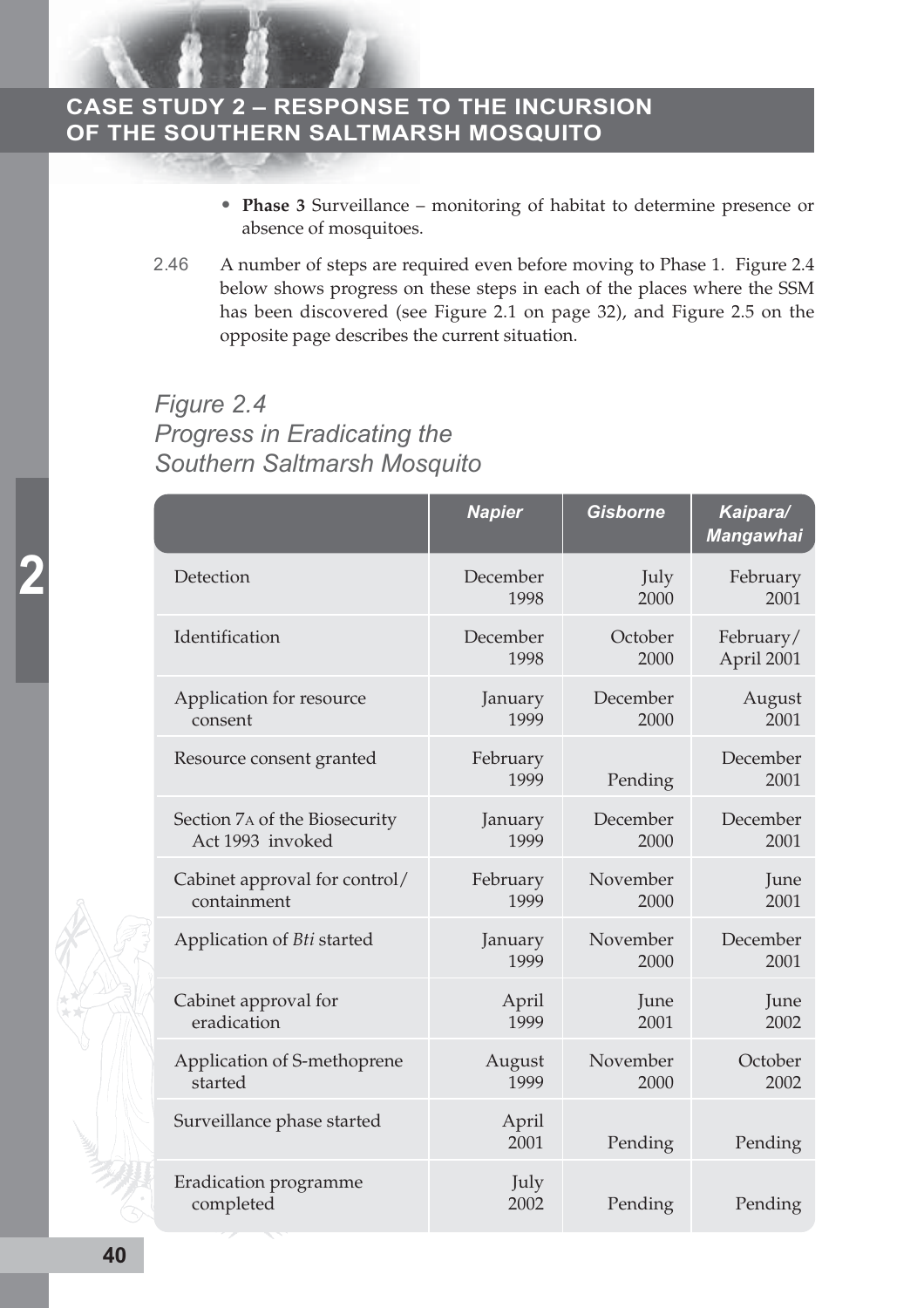# *Figure 2.5 Current Situation*

**Napier (including Haumoana):** No live adult mosquitoes have been detected in Napier since April 2000 or larvae since August 2000. The World Health Organisation recommendations for declaring an organism eradicated have been met.

**Gisborne (including Mahia and Porangahau):** Currently in eradication phase with a large reduction in mosquito numbers. Spraying of S-methoprene started in November 2000 and continued until July 2001 when the stock of S-methoprene ran out. *Bti* was used through the cooler months, and the use of S-methoprene resumed in November 2001 when a new shipment arrived. A wet, warm October resulted in some adult mosquitoes hatching, which might have been prevented if S-methoprene had been available as the temperatures increased. As a result, the eradication phase may need to be extended in Porangahau (under the Napier resource consent). Application of control agent has ceased in Mahia, and is expected to be completed before February 2003 in Gisborne.

**Kaipara and Mangawhai:** In June 2002 the Government decided to prepare and implement a plan to eradicate the southern saltmarsh mosquito from this area. Application of S-methoprene began in October 2002, once a shipment arrived in New Zealand.

**Whitford:** Incursion response under way. Thought to be an outlier, and should not be an ongoing problem.

#### **What Have Been the Obstacles to Progress?**

- 2.47 We found that there had been a number of obstacles to MoH making progress on the response to the SSM:
	- There have been delays in seeking and obtaining **statutory approval** to apply mosquito control agents (see pages 43-46).
	- The **decision-making process** for determining what future action to take has been protracted at times (see pages 46-48).
	- There are differences in **funding a biosecurity response with a health impact** compared with funding a response with an impact on the economy or biodiversity (see pages 48-50).
	- There was a **delay in identification of the SSM in Gisborne** (see page 50).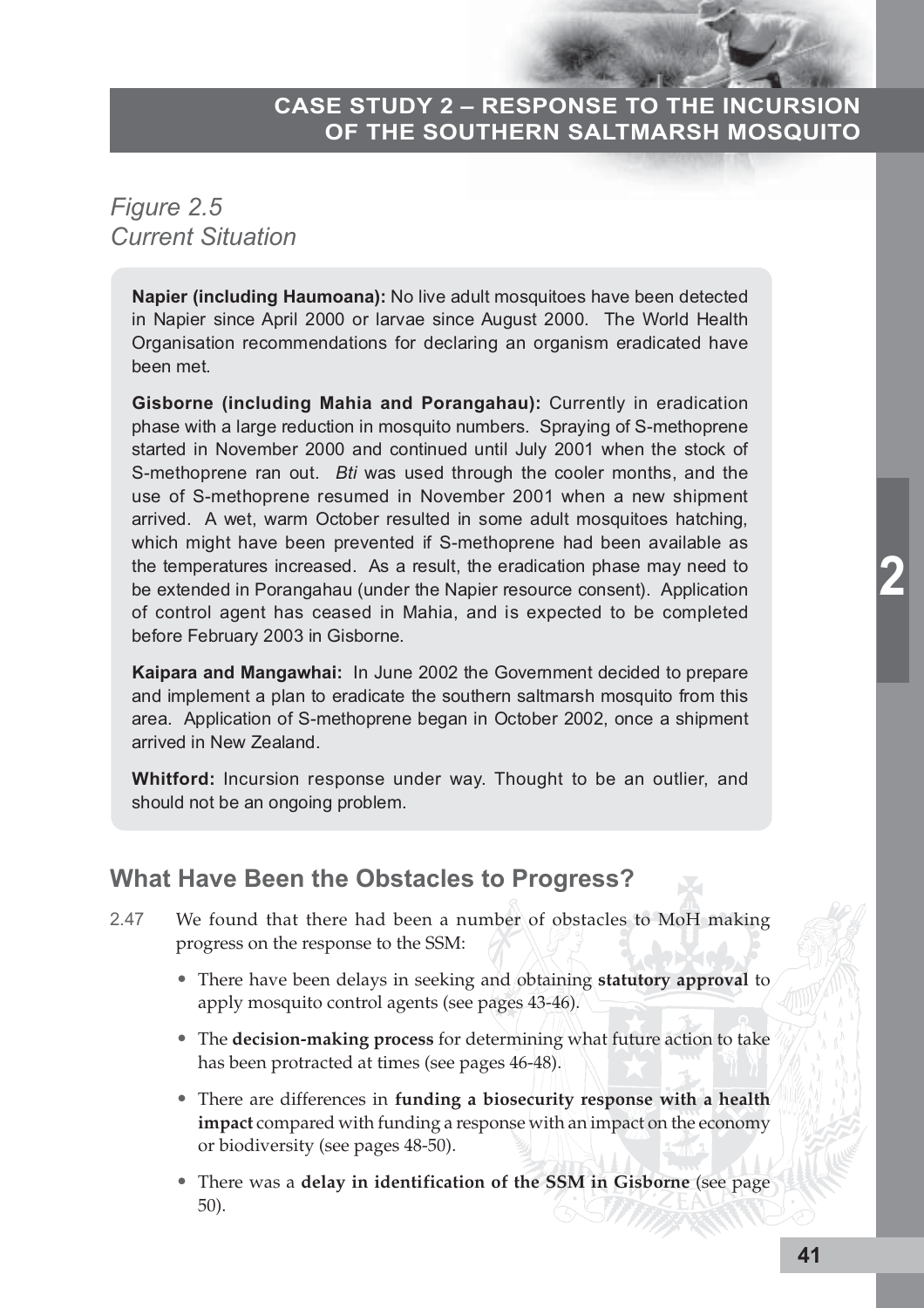The outbreak that was first identified in Napier was well managed but **lessons were not learned**, and the decision-making process in subsequent outbreaks was less efficient – this situation is at least partly the result of having a **new lead agency** at each site (see pages 51-52).

#### *The Statutory Context*

- 2.48 Under the Biosecurity Act 1993, the responsible Minister (the Minister for Biosecurity) is able to exempt actions taken in relation to an organism from the provisions of Part 3 of the Resource Management Act 1991 (the RMA) for up to 20 working days, if the Minister is satisfied that it is likely that:
	- *a) The organism is not established in New Zealand, the organism is not known to be established in New Zealand, or the organism is established in New Zealand but is restricted to certain parts of New Zealand; and*
	- *b) The organism has the potential to cause all or any of significant economic loss, significant adverse effects on human health, or significant environmental loss if it becomes established in New Zealand or if it becomes established throughout New Zealand; and*
	- *c) It is in the public interest that action be taken immediately in an attempt to eradicate the organism.*
- 2.49 The effect of this last condition is that the Biosecurity Act can be used to apply this exemption from the RMA only for Phase 2 of the action plan – eradication (see paragraph 2.45 on pages 39-40).
- 2.50 In other circumstances, MoH must apply under the RMA for a resource consent before it is able to use control agents against the mosquito. Resource consents are permission to use or develop a natural or physical resource and /or carry out an activity that affects the environment. They are obtained from regional, district and city councils, and (occasionally) from the Minister of Conservation.
- 2.51 The RMA requires district and regional plans to explain when activities may require a resource consent, and the type and category of consent that is necessary. Most resource consents are "non-notified" and require permission to be gained from all landowners (stakeholders) for the action to be taken – in this case to apply mosquito control agents.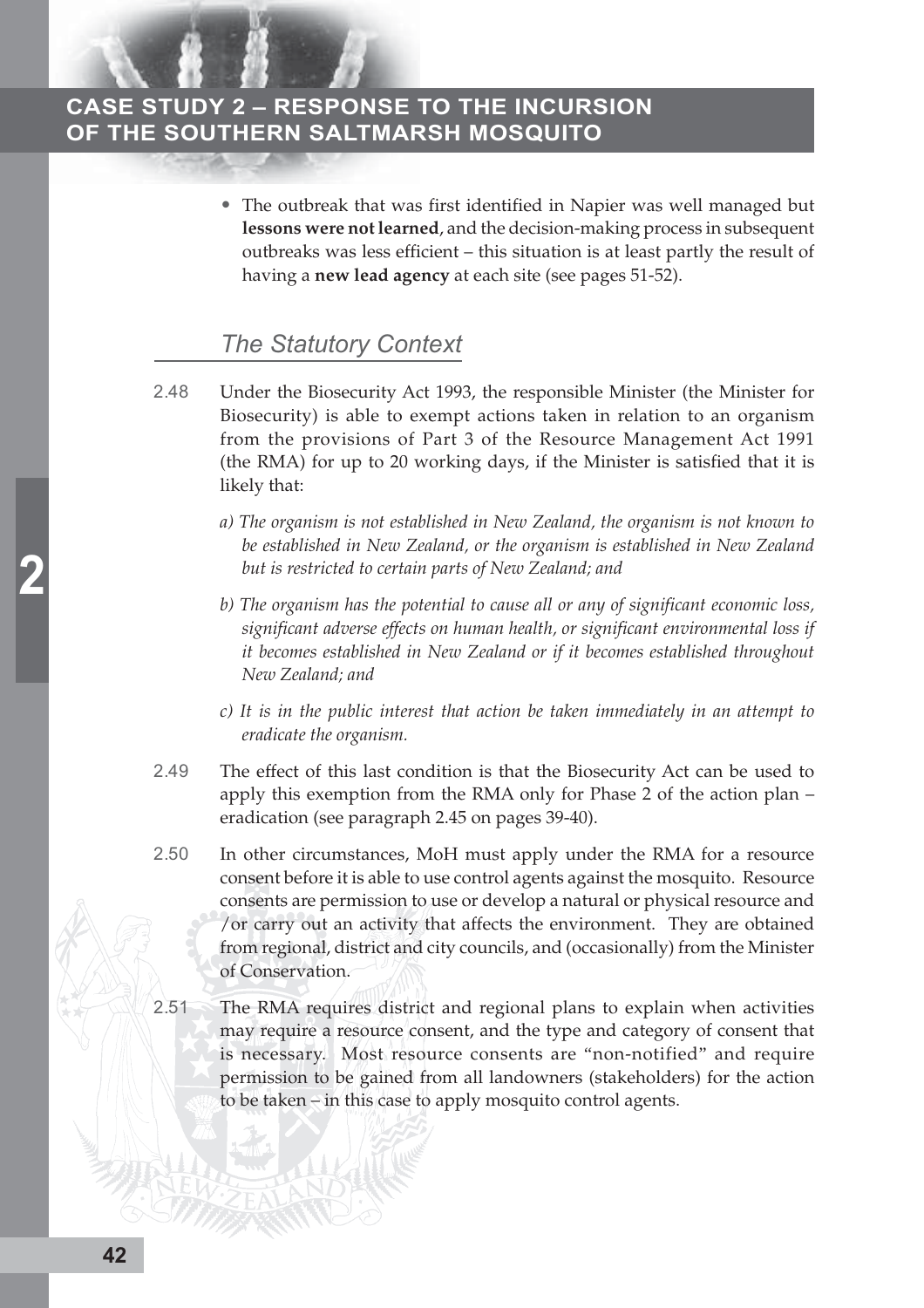**Uncertainty and delays in applying for resource consent to spray mosquito control agents have led to delays in spraying which could have compromised the incursion response against the southern saltmarsh mosquito, particularly in Kaipara.**

2.52 Figure 2.6 below shows the very large differences in the time taken to get statutory approvals for the incursion responses in Napier, Gisborne and Kaipara.





#### **Obtaining the statutory approvals for the Napier response was well handled.**

- 2.53 In Napier, MoH requested action under the Biosecurity Act to eradicate the SSM, and the Minister for Biosecurity invoked section 7A of the Act. This meant that application of *Bti* to spray the mosquito began on 21 January 1999 – less than four weeks after the initial identification.
- 2.54 The exemption under the Biosecurity Act described in paragraph 2.48 may be extended for a period of up to two years if it is necessary to continue action beyond the 20 days, by regulations made under the authority of section 7A(6) of the Biosecurity Act. The MoH drafted regulations ready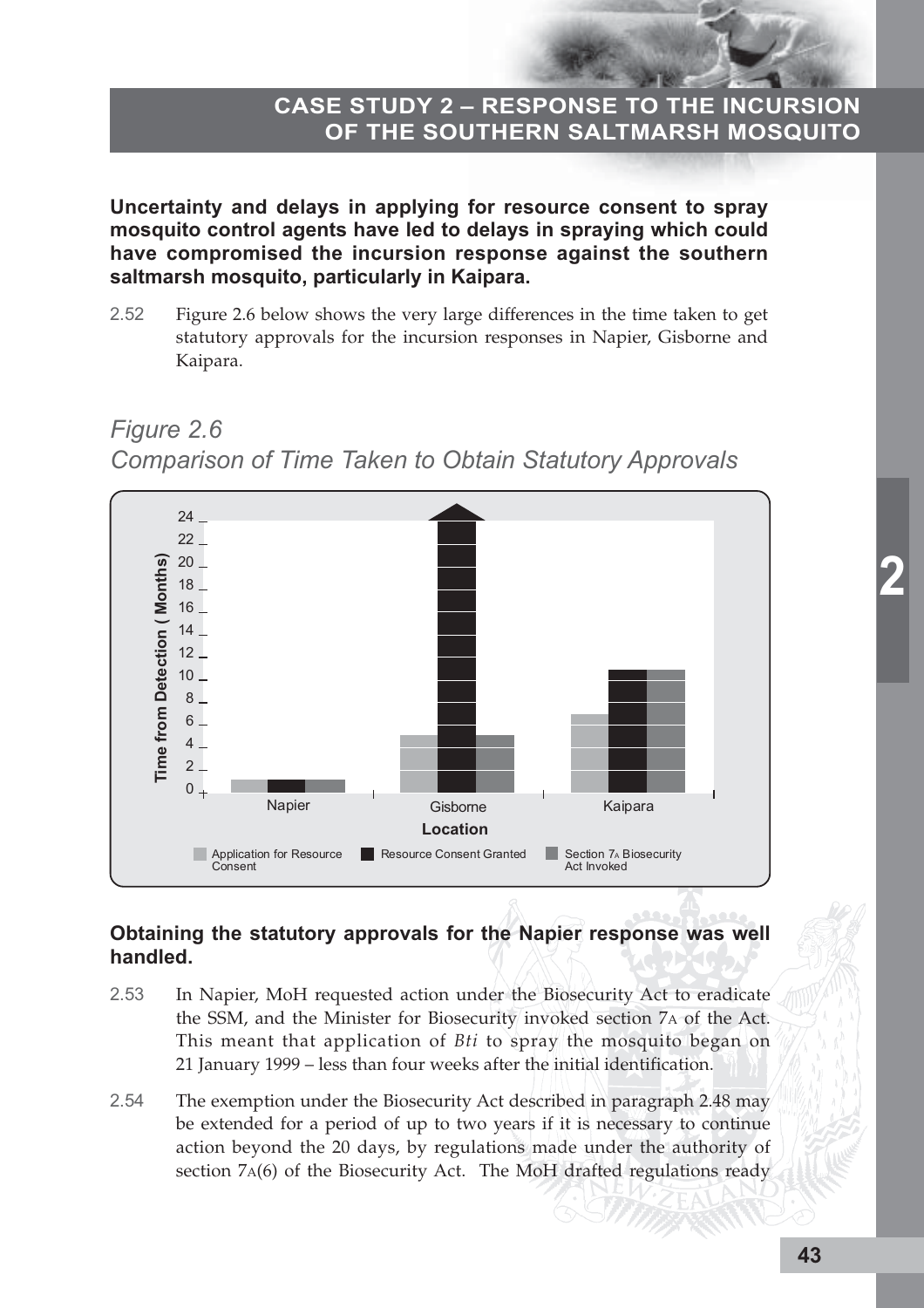for approval by the Cabinet, but they were not needed because of the prompt issue of the resource consent (see next paragraph).

2.55 The resource consent process in Napier was relatively straightforward as there were only a small number of properties involved, including some that were under the care of Hawke's Bay Regional Council. The Council was aware the request was urgent, and it gave resource consent without written assent from every property owner. Strong public support for the response was crucial in the Council taking this approach.

#### **In contrast, in Gisborne the response is continuing under Biosecurity Act provisions, and resource consent has not been obtained.**

- 2.56 Tairawhiti Healthcare lodged the resource consent application two months after the SSM was identified. This initial delay was caused by poor communication and confusion around whether a consent was required for ground application of a control agent. In addition, the consent application was lodged as a draft rather than a final application, which led to further delay.
- 2.57 On receiving the application for resource consent, the Gisborne District Council (GDC) applied section 92 of the RMA, which *require[s] the applicant to provide further information relating to the application*. MoH has twice transferred the operation of the mosquito response in Gisborne – first to the Napier mosquito response centre, and then to New Zealand BioSecure. There is some disagreement about who is now responsible for obtaining the resource consent – Tairawhiti Healthcare as the original applicant or MoH (possibly through its current contractor, New Zealand BioSecure). The GDC's request for more information has not yet been filled, and a resource consent has not been obtained at the time of this report.
- 2.58 At present, the response is continuing under a two-year extension of an exemption under the Biosecurity (Resource Management Act Exemption) Regulations 2001 (SR 2001/3). This over-rides the need for resource consent up to 8 February 2003, when the Exemption is due to expire. It is expected that application of the control agent in Gisborne will be completed before the exemption expires. However, MoH must remain aware of the situation and ensure that appropriate action is taken if it expects that spraying will need to continue after 8 February 2003.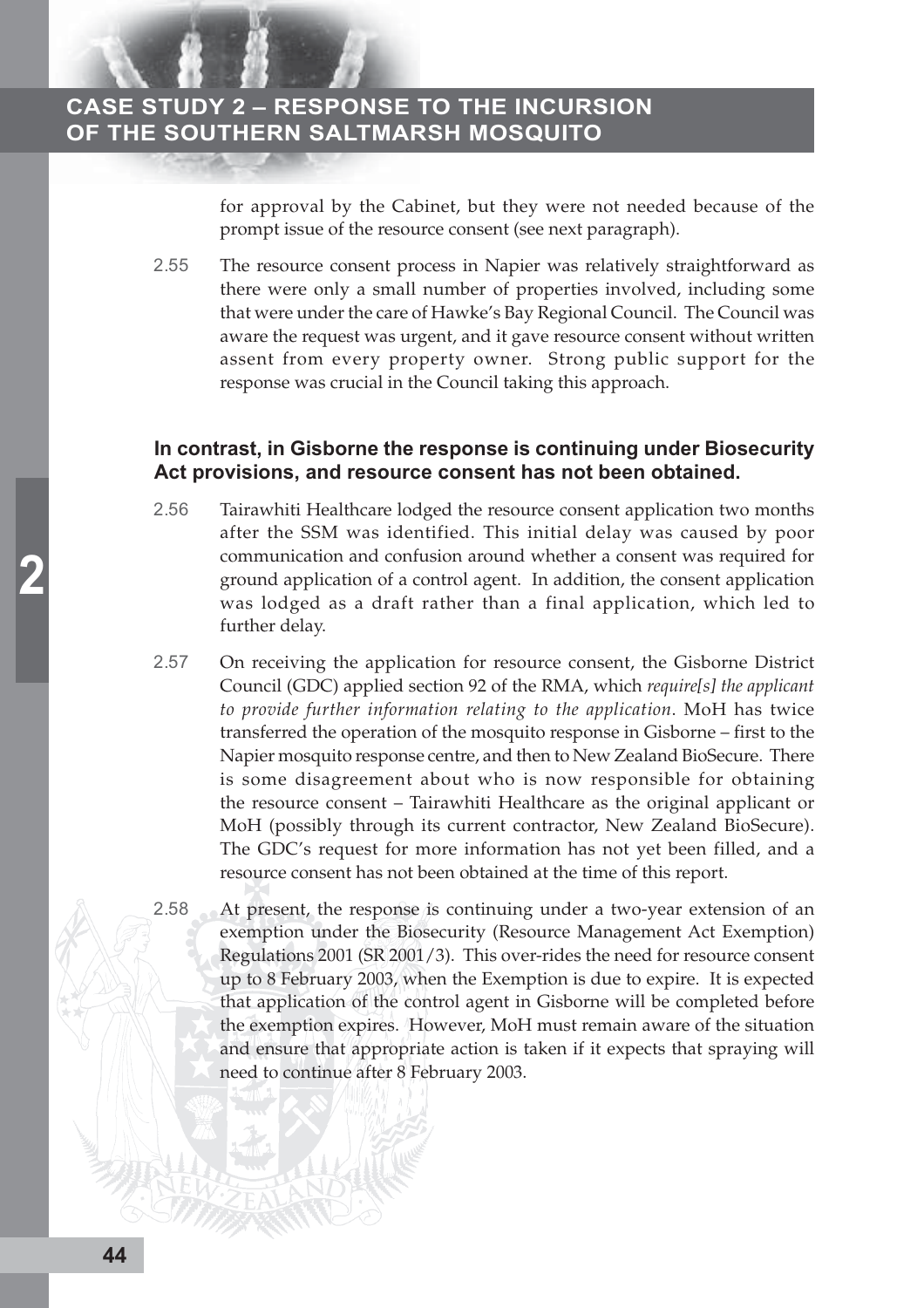#### **In Kaipara there was a delay of almost seven months before the resource consent process was begun, as there was uncertainty over whether it would be required.**

- 2.59 Although Auckland District Health Board (ADHB) advised the Auckland Regional Council that it might apply for resource consent in February 2001 immediately after the SSM was detected in Kaipara, no further progress was made until August 2001.
- 2.60 At its 26 February 2001 meeting, the TAG had decided not to recommend a response in the Kaipara region as initial indications suggested eradication was not feasible (see paragraphs 2.67-2.75). Because no decision on how to respond had been taken, ADHB did not continue with the resource consent application, apart from identifying a number of landowners.
- 2.61 At this time MoH believed that ADHB had the process under way.
- 2.62 In August 2001, after more information about the extent of the incursion had been obtained, New Zealand BioSecure, under contract to MoH, took over the incursion response and the consent application. There were approximately 140 landowners who needed to be located and their written permission obtained. No spraying could be done until resource consent had been obtained, as the response was deemed to be in the control/containment, not the eradication phase.
- 2.63 From September 2001 the risk of mosquito spread in Kaipara was escalating as time passed due to rising temperatures, and no action was being taken. The risk increased as time passed, with greater movements of people and boats over the holiday period. The delay could have compromised the response and was a cause for concern.
- 2.64 In the second week of December 2001, MoH asked the Associate Minister for Biosecurity for permission to implement phase one of an eradication attempt that would enable spraying to take place before Christmas 2001. The Minister gave permission to move into an eradication phase, using the powers under section 7A of the Biosecurity Act, and spraying could begin without resource consent. This action was 11 months after detection of the SSM in Kaipara. We believe that MoH could have initiated this action with the Minister much earlier.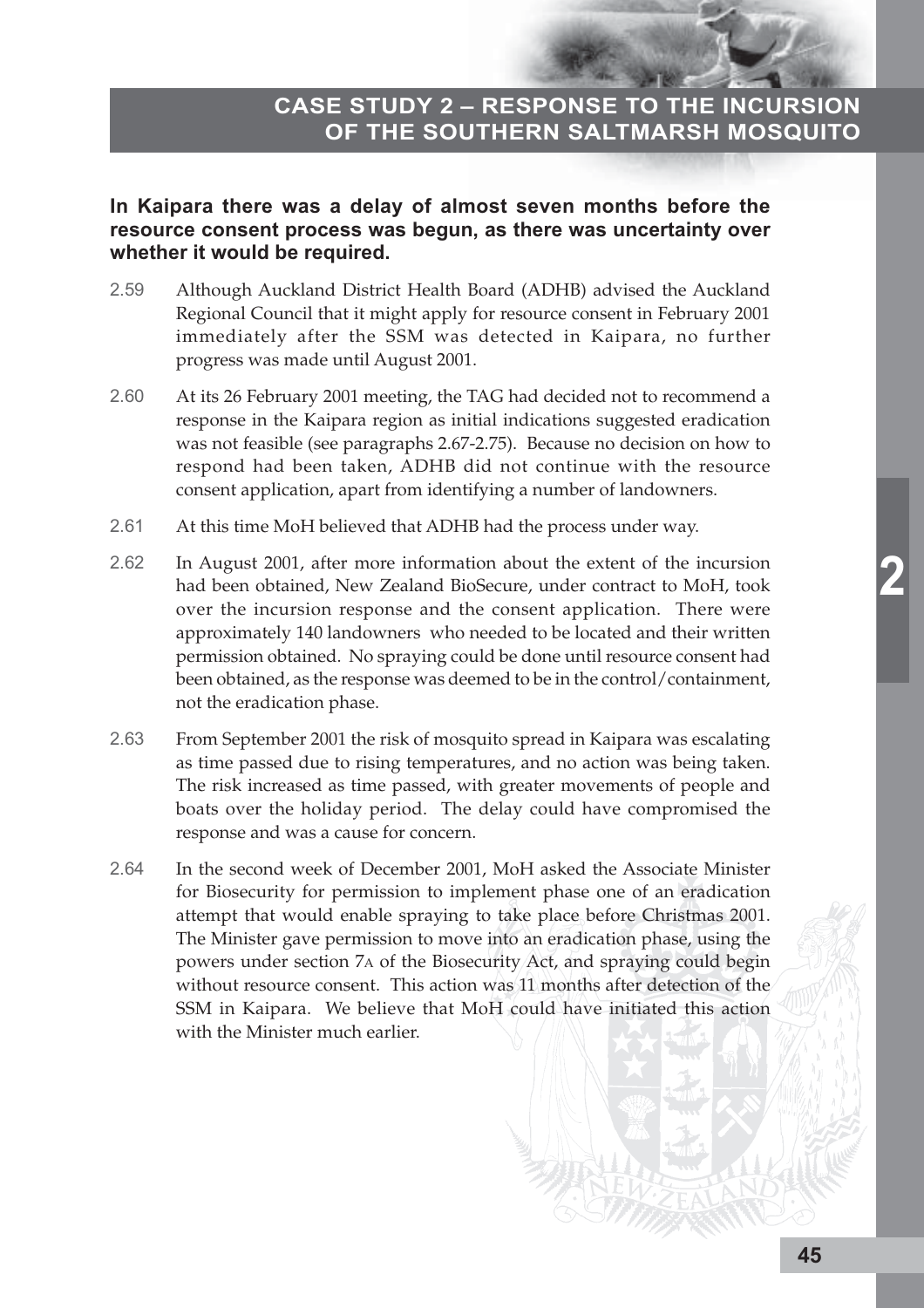**These cases illustrate the tensions that exist between the need to act quickly against a pest, and the legitimate expectations of communities that they will be consulted.**

- 2.65 The RMA expects environmental and community issues to be addressed. However, delays in applying for resource consents and in processing them may, ironically, result in incursion responses continuing under a Biosecurity Act exemption, without the community being formally consulted.
- 2.66 Other contradictions have occurred for example, when the Associate Minister for Biosecurity invoked the Biosecurity Act in Kaipara, thereby initiating eradication, she had to over-ride a previous Cabinet decision for control and containment. Although not the intention, this action could have been seen as pre-empting a Government decision for eradication.

# *The Decision-making Process*

**Eradication in Kaipara was initially not considered feasible, but new information reopened the possibility of this approach. However, MoH continued to try to collect better information, as initially agreed, and did not approach the TAG or the Treasury to explore whether a decision for long-term action against the mosquito in Kaipara might be expedited. More open communications, and an agreed understanding of the circumstances for revisiting the initial decision, would have enabled the issues to be considered sooner.**

- 2.67 In June 2001, the Government agreed to apply \$6 million<sup>2</sup> over the four years 2001-02 to 2004-05 to respond to the SSM incursions by:
	- attempting to eradicate the mosquito from the Gisborne, Mahia, Napier and Porangahau sites; and
	- implementing containment and control measures in the Kaipara sites.
- 2.68 The decision to restrict funding to control and containment in Kaipara and Mangawhai was influenced by a three-day delimiting survey by Auckland DHB. The survey showed that the potential habitat for the mosquito was too large for eradication and led the TAG to conclude that eradication was not feasible. Further analysis by Hawkes Bay HealthCare staff in March 2001 – incorporating aerial surveillance and tidal effects – found that the potential habitat was about one-eighth of what was initially estimated (2710 hectares compared with up to 22,000 hectares).
	- \$2.25 million in each of the first two years and \$0.75 million in each of the third and fourth years in total \$5 million for pest and disease response, and \$250,000 per year for policy advice.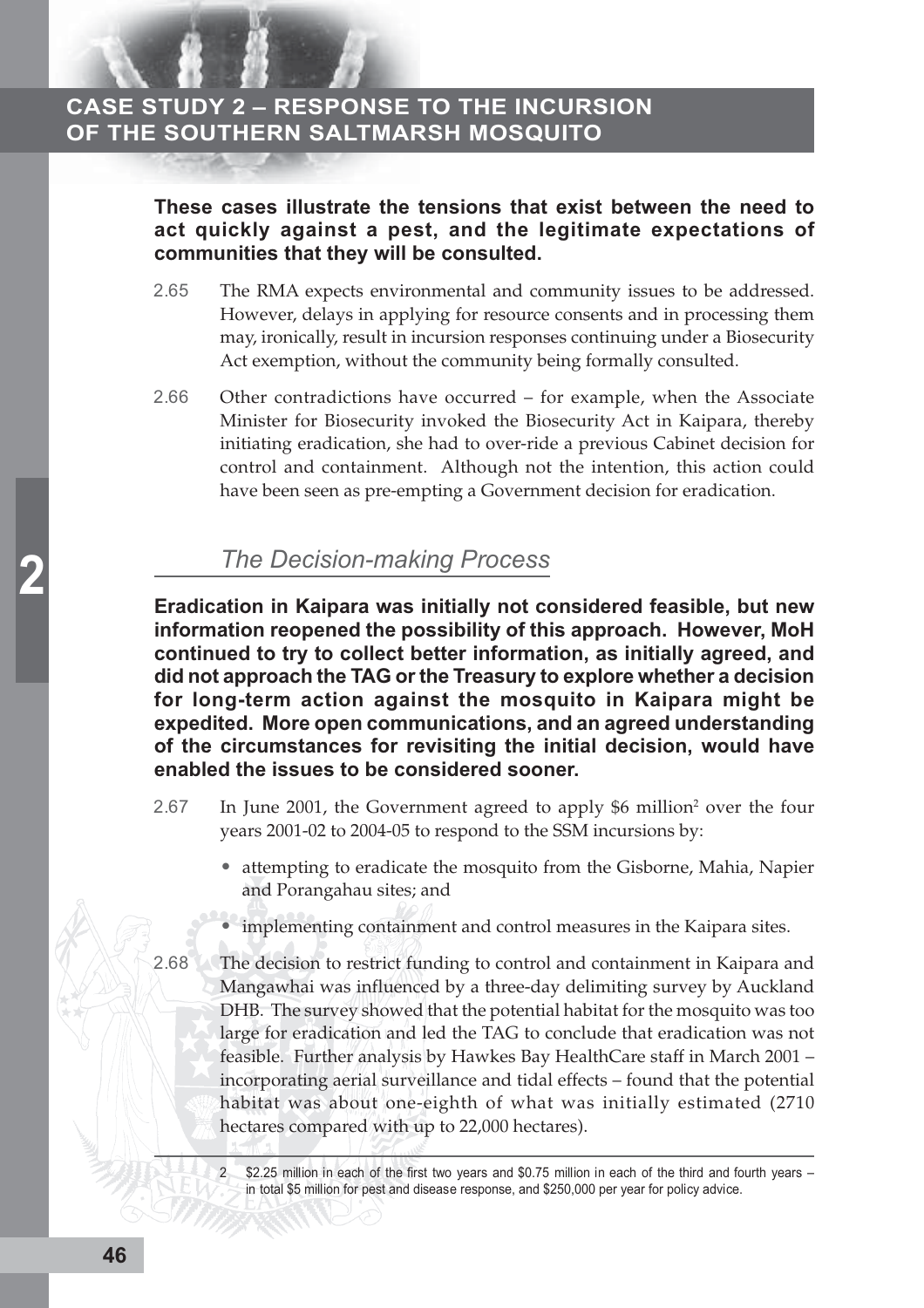- 2.69 Although this further analysis gave an early indication that eradication was potentially feasible, MoH continued with a bid for funding for control and containment in Kaipara, while more knowledge about the extent of the incursion was gained and work on the pathways by which the mosquito arrived in Kaipara was undertaken. MoH considered that this information was required to assess the cost-effectiveness of eradication.
- 2.70 MoH did not communicate the new information to the Treasury at this point, although this information was reflected in the Cabinet paper of June 2001 that recommended control and containment as the preferred option for action.
- 2.71 MoH also did not consult the TAG about the change in the estimate of potential habitat for Kaipara and Mangawhai. The TAG thus had no opportunity to reconsider its recommendation against eradication in the light of the new information. (MoH has since agreed that a TAG should be convened if significant new information becomes available.)
- 2.72 In August 2001, the TAG advised that the proposed investigation on pathways was unlikely to provide any useful information.
- 2.73 The review of surveillance was not reported until May 2002. It had been planned to start a year earlier, but the start was delayed because the contractors commissioned to undertake the review needed to attend a disease outbreak in Australia. If the results of the surveillance review had been available sooner, MoH could have made earlier progress on the long-term decision on the future of the incursion response.
- 2.74 In the event, MoH prepared a new cost-benefit analysis (CBA) in February 2002 and a paper recommending eradication of the mosquito from Kaipara and Mangawhai went to Cabinet in June 2002. Some of the time taken between the first draft of the CBA and finalising the Cabinet paper resulted from a misunderstanding between MoH and the Treasury about the assumptions that formed the basis of the CBA.
- 2.75 Having a Cabinet decision by June 2002 allowed sufficient time to place an order for S-methoprene, so that application could begin in October 2002. The Cabinet decision agreed to the preparation and implementation of a plan to eradicate the SSM from Kaipara and Mangawhai, and approved funding of \$30.355 million over the years 2002-03 to 2005-06.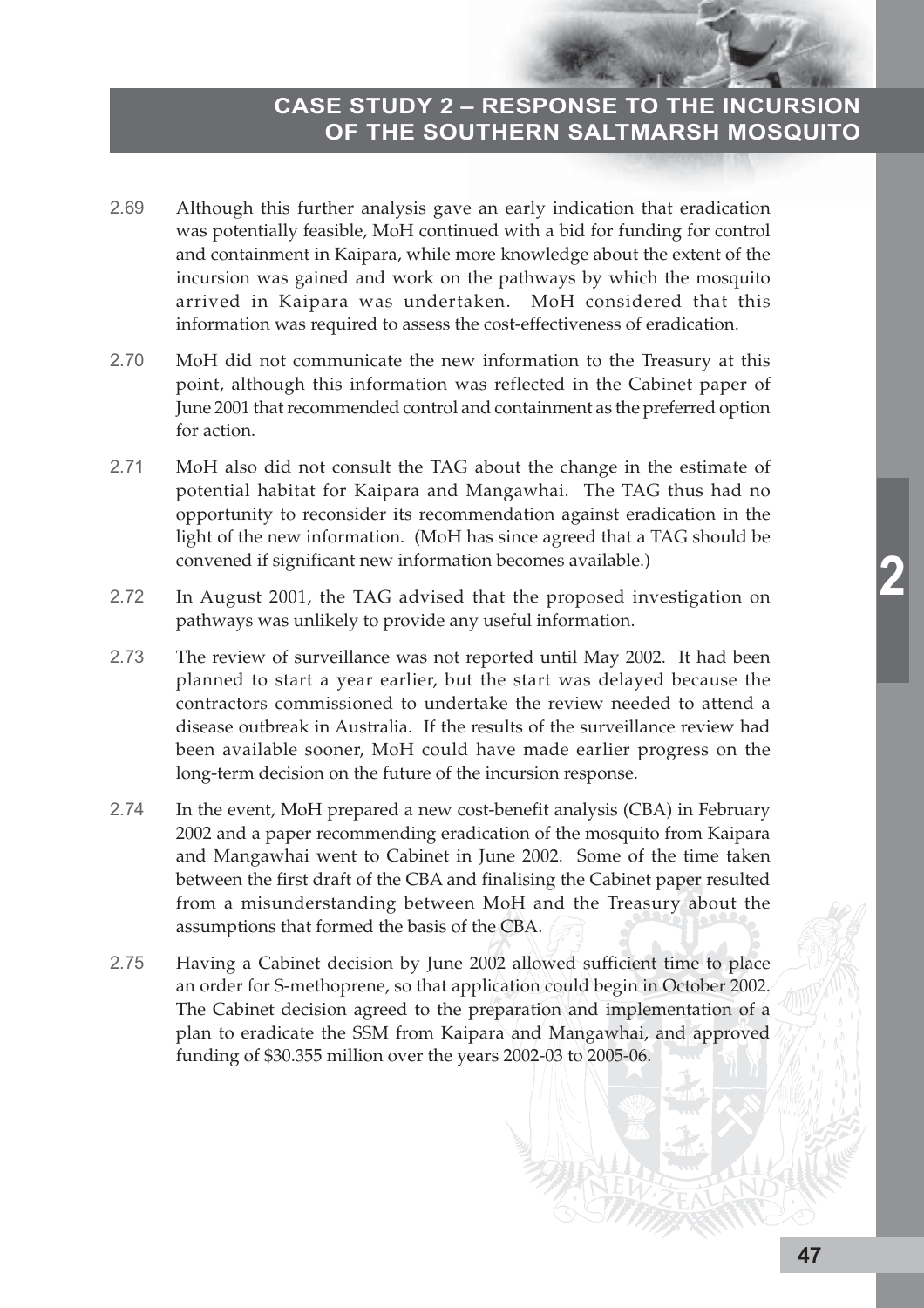- 2.76 Funding is appropriated for response phases that are designed to ensure adequate time is provided to enable information to be collected and advice prepared for the Government. In this case, the process took 16 months. We consider that, with more open communications, an agreed understanding of the circumstances for revisiting the initial decision would have enabled the issues to be considered sooner.
- 2.77 The effect has been that, despite aerial spraying being started in December 2001, the control agent best suited for eradicating the mosquito was not being used.<sup>3</sup> The SSM may have spread, with a new detection of the mosquito in Whitford in March 2002.4

#### *Funding a Biosecurity Response with a Health Impact*

#### **MoH is unable to reprioritise expenditure from its small biosecurity funding to pay for an incursion response.**

- 2.78 MoH receives a small proportion of Votes Biosecurity. In 2001-02 MoH was appropriated \$149,000 for Vote Biosecurity – Health in the main estimates. An additional \$2.25 million was appropriated for the long-term response to the SSM, through the supplementary estimates (see footnote 2, on page 46).
- 2.79 Vote Biosecurity Health currently funds interception responses and the national mosquito surveillance programme.
- 2.80 The \$149,000 covered:
	- scientific and policy advice to support the Government on biosecurity issues that affect public health;
	- taxonomy services; and
	- exotic mosquito surveillance training for public health staff.
- 2.81 This level of funding means that any incursion response to an exotic mosquito of public health significance requires immediate additional funding, either from reprioritising existing funding within Vote Health, or by an urgent request to the Government for additional funding.
	- 3 If a response is in control and containment phase, *Bti* is used. However, the TAG has suggested '*S-methoprene … remained the pesticide of choice'*, and that *'S-methoprene is more cost effective than Bti'.* Even so, S-methoprene is generally used only when a decision to eradicate is taken.

The mosquito may have spread to Whitford from Kaipara, but it is also possible that the Whitford discovery is a new incursion.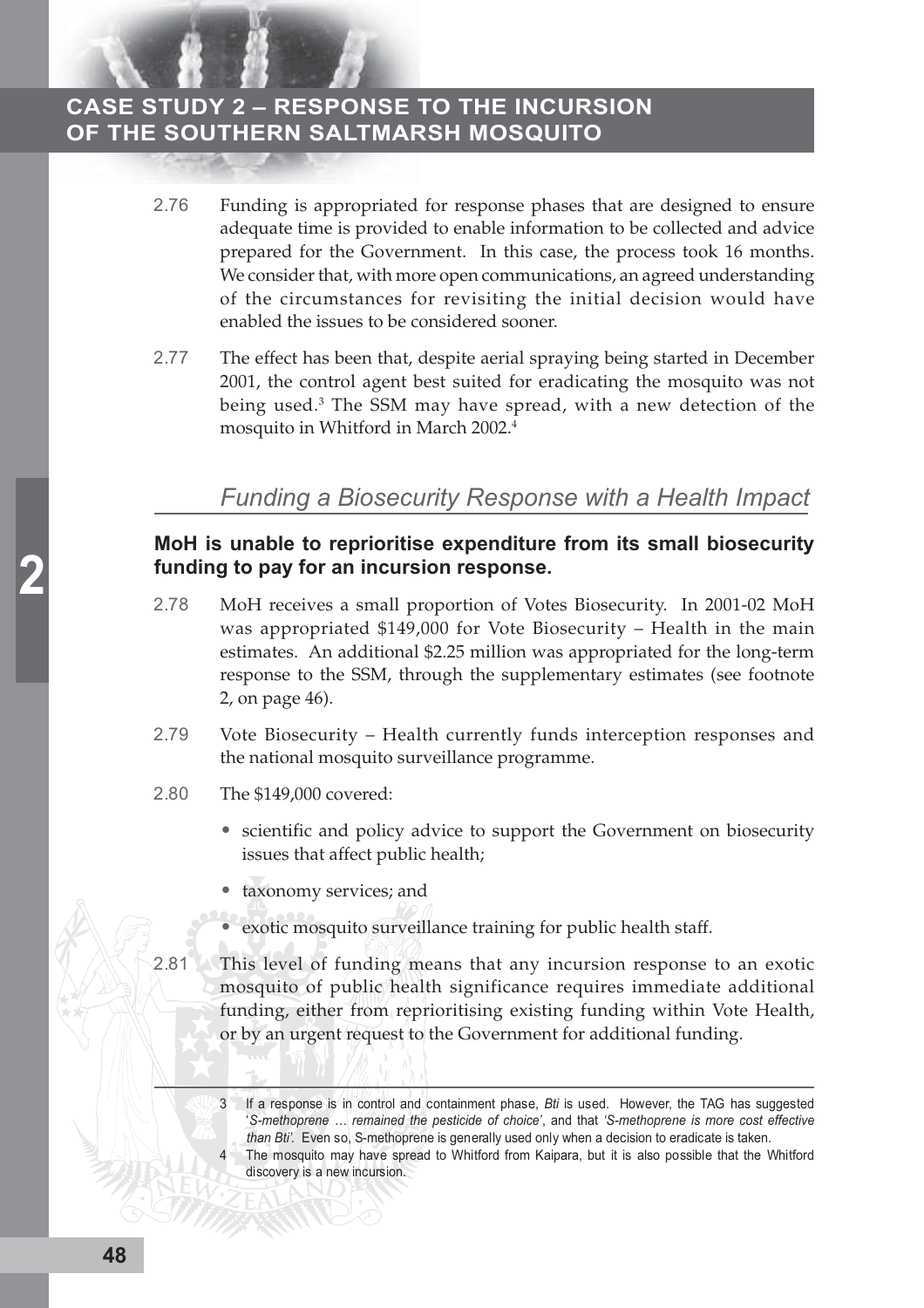#### **The process to prepare a response recommendation and seek funding is complex – the analysis required is inevitably resource-intensive and time-consuming.**

- 2.82 The process to prepare a response recommendation and seek funding is complex and can take many months. It can, however, be speeded up – the Cabinet approved \$4.6 million within three weeks to increase protection from foot and mouth disease during the UK outbreak. The length of time to approve funding for the response to the SSM incursion in Napier resulted in:
	- higher costs, because long-term operational plans could not be made; and
	- poor morale and staff insecurity over the future of their employment.
- 2.83 We understand that delays and difficulties in decision-making also led to poor staff morale among public health staff dealing with the incursion in Kaipara.
- 2.84 The effect of the delay in Napier was mitigated by the high level of trust that existed between MoH, the Health Funding Authority and HealthCare Hawke's Bay. Otherwise, the response to the SSM might have been compromised.

#### **There was uncertainty and some disagreement over whether the response should be treated as a biosecurity issue or a health issue.**

- 2.85 In November 2000, Cabinet approved an appropriation of \$816,000 for containment and delimiting of SSM in Gisborne, Mahia and Porangahau. Half of these funds came from a fiscally neutral transfer of funds from Vote Health. The other half was from Vote Biosecurity – Health*.*
- 2.86 Tensions between health and biosecurity priorities became apparent at this time. Public health staff were concerned at public health money being used for what they perceived to be a biosecurity issue. The funding to be used had been intended to pay for an expected overspend in the smoking cessation programme (but in the event, the excess did not occur and the funding would not have been required for this purpose).
- 2.87 MoH has since had internal discussions about the options for considering Vote Biosecurity or Vote Health funding. It has been agreed within MoH that when funding is to come from Vote Biosecurity then it should be compared against other biosecurity priorities. If the expenditure is to be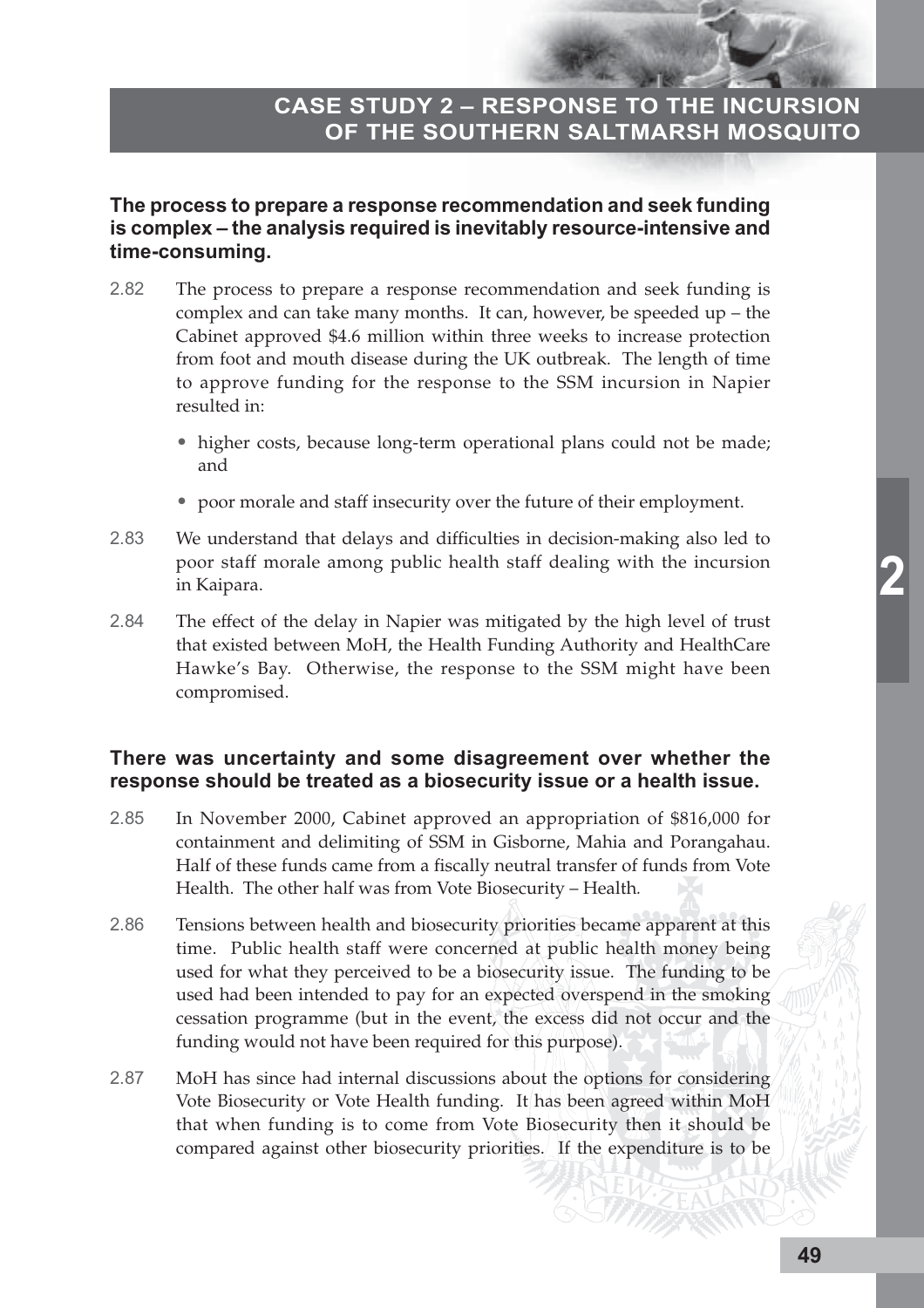funded by Vote Health*,* then it should be considered against other health priorities.

- 2.88 MoH bids for biosecurity funding are processed in the Treasury by the health analysts. They considered funding for the incursion response to the SSM against other health priorities. It is clear to the officials in both the Treasury and MoH that the mosquito incursion response would not rank highly when compared to other health sector demands, such as immunisation or reducing hospital waiting lists.
- 2.89 We believe there is a strong case for assessing all biosecurity risks on the same basis – both against priorities in the main sector under threat (in this case health) and against other biosecurity risks. This would meet the important principle that decisions about relative priorities should be transparent – and to be transparent, the decision-makers (Ministers) need access to full and consistent information and analysis.

# *Delay in Identification of the Southern Saltmarsh Mosquito in Gisborne*

#### **Process failures within the national surveillance programme led to delays in the mosquito being identified in Gisborne.**

- 2.90 MoH is responsible for monitoring for the presence of the SSM. In Gisborne, public health officers collected mosquito samples on 11 July 2000, and sent them to the Ministry's taxonomy consultant to identify.
- 2.91 It was a further three months before the specimens were reported as southern saltmarsh mosquitoes. Poor procedures for specimen handling and logging, lack of follow-up for results, and poor communication between the consultant and the public health service all contributed to the delay.
- 2.92 MoH recognised that process failures had occurred and asked its Chief Internal Auditor to provide a report into the delays, and to recommend changes in procedures. The internal audit has resulted in improved procedures and protocols designed to avoid future delays.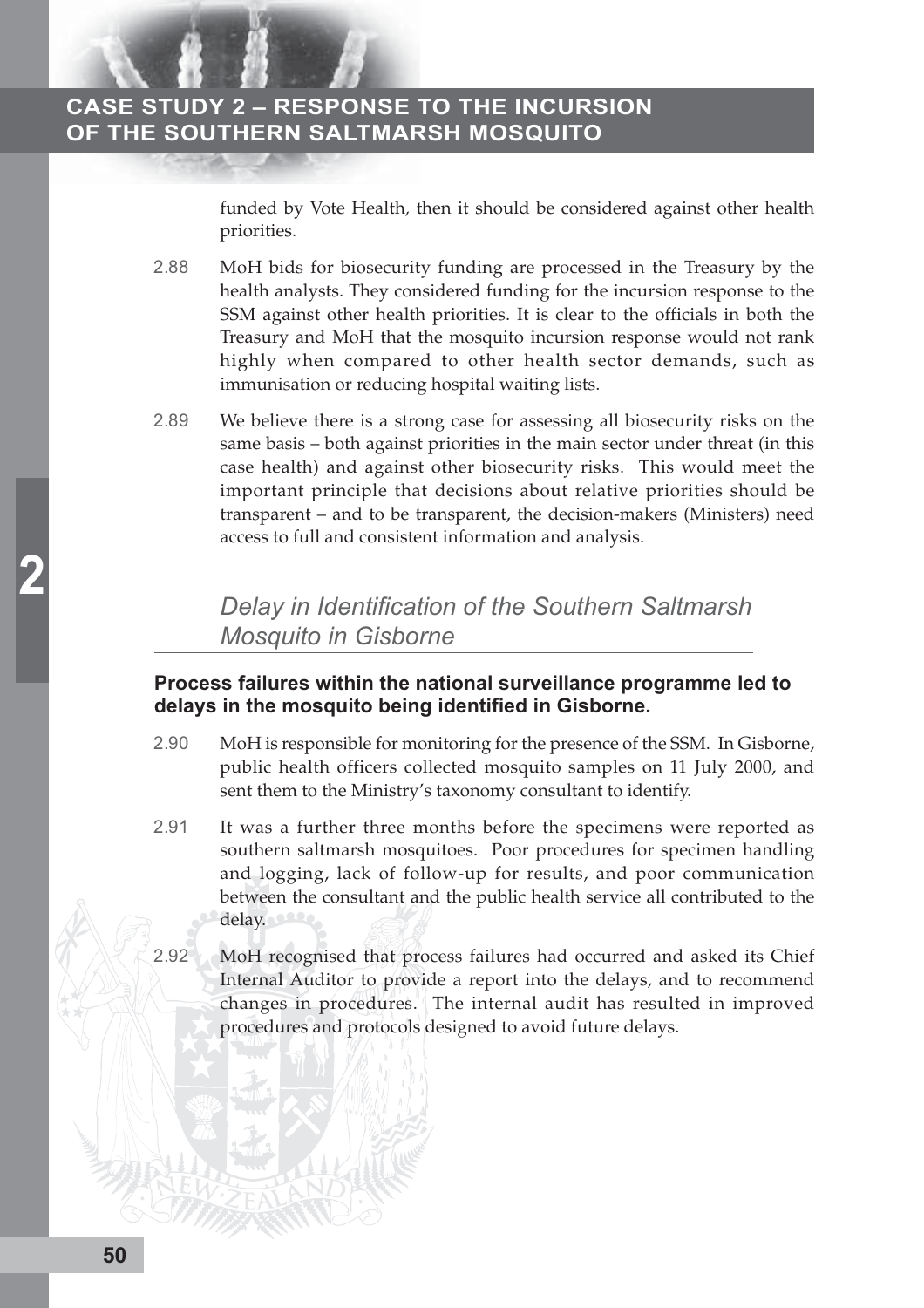# *Learning the Lessons – the Role of the Lead Agency*

- 2.93 MoH has been responding to the SSM for nearly four years. During this time, a large amount of knowledge has been gained about mosquito eradication. It might therefore be expected that each response would be managed better than the last, and lessons learned in one response applied to the next.
- 2.94 Some elements of the later responses came from the Napier experience. For example, delimiting was initiated as soon as the SSM was identified. The TAG was convened, and it reviewed the responses. In addition, there was a nation-wide pool of officers trained in SSM detection.
- 2.95 However, as described in the preceding paragraphs, the initial response in Napier was better managed than both subsequent responses in the initial phases in a number of important respects – in particular, gaining resource consent.

#### **Difficulties have arisen with having a new lead agency at each site.**

- 2.96 The public health service at Tairawhiti Healthcare took the lead for the response in the Gisborne region. At the start, there was a reluctance to rely on the Napier response centre and a feeling among staff of Tairawhiti Healthcare that they did not want to cede control over their region's response.
- 2.97 After the errors in applying for resource consent described above (see paragraph 2.56 on page 44), MoH and the TAG saw the need to tighten procedures and co-ordinate the two responses. In addition, Tairawhiti Healthcare's senior management had indicated it had difficulties in providing the necessary capital to purchase equipment required for a long-term response against the mosquito in the Tairawhiti region.
- 2.98 MoH contracted the Napier mosquito response centre to undertake operational planning for both the regions. This approach utilised the expertise and experience available in the Napier region, while using the local knowledge in Gisborne to focus on surveillance, ground spraying and community liaison.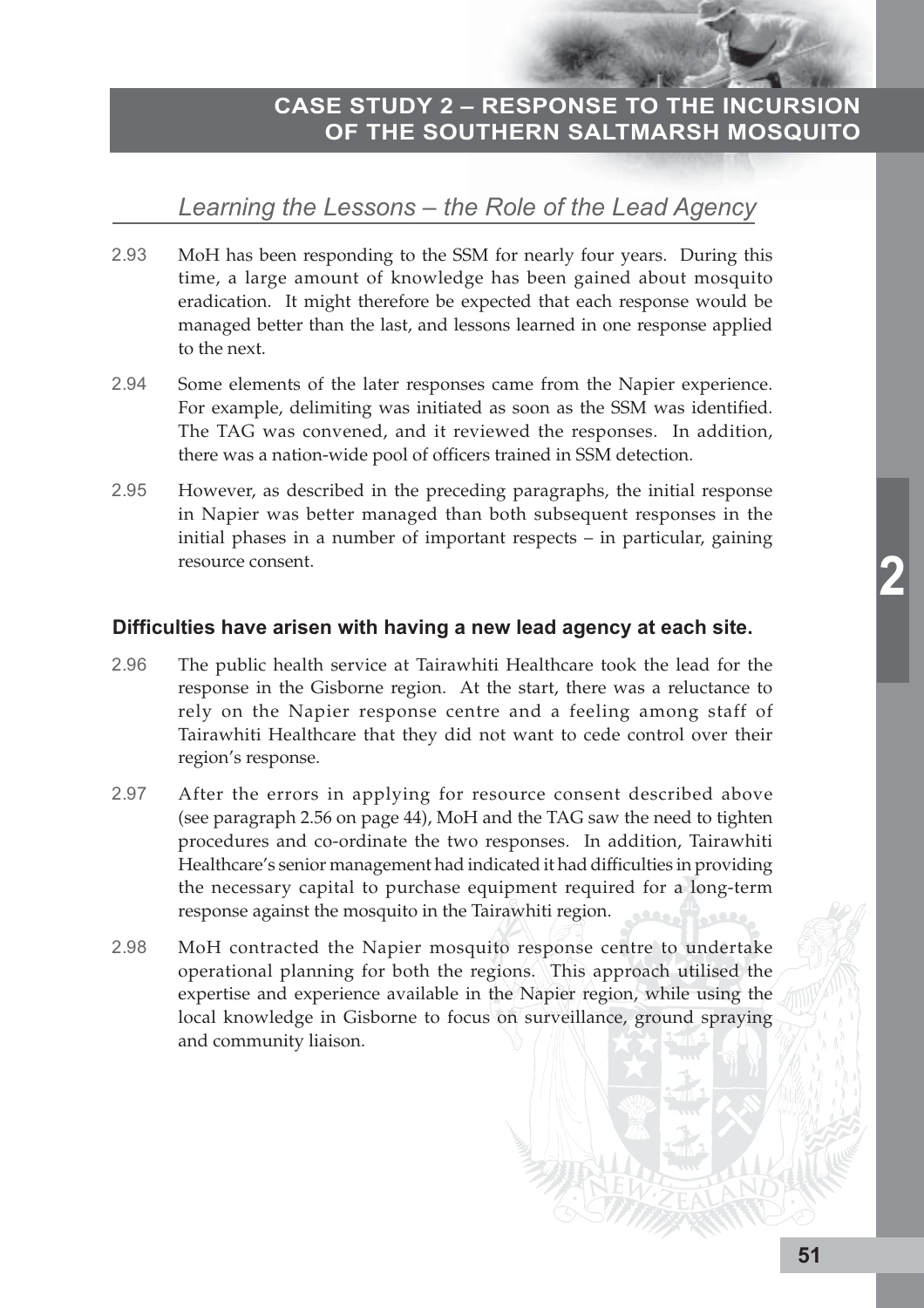> 2.99 The Gisborne response continued effectively after this change. But when the Kaipara incursion was detected the response fell to Auckland District Health Board (ADHB). However, ADHB was uncertain about what action it should take and its role, as it was not certain whether a response would go ahead. The delays in resource consent application and in taking action under the Biosecurity Act led to delays that may have compromised the Kaipara response.

#### **What Arrangements Are Now in Place?**

#### **MoH has taken action intended to address some of the problems experienced with the Gisborne and Kaipara responses.**

- 2.100 In June 2001, MoH sought tenders for the provision of a National Exotic Mosquito Response Centre. New Zealand BioSecure (a small independent company) secured the contract, and provides the expertise for the current response and any future response while it holds this contract.
- 2.101 A number of staff at New Zealand BioSecure have been involved in work on the SSM since the Napier response, and have gained valuable experience. By placing New Zealand BioSecure in this central role, it is expected that in future lessons will be learned, and that mistakes and duplication of effort will be avoided.
- 2.102 New Zealand BioSecure's responsibilities include:
	- provision of appropriately experienced and expert staff to manage the response to incursions of exotic mosquitoes of public health significance;
	- provision of support, advice, information and guidance to public health services responding to an incursion;
	- monitoring and advice to the Chief Technical Officer (Health) of the adequacy of public health services' mosquito surveillance and response activities;
	- review and revision of the national surveillance programme for exotic mosquitoes of public health significance; and
	- preparation of an arbovirus<sup>5</sup> surveillance and response plan, and a health promotion programme for travellers.

A virus that can be transmitted by insects.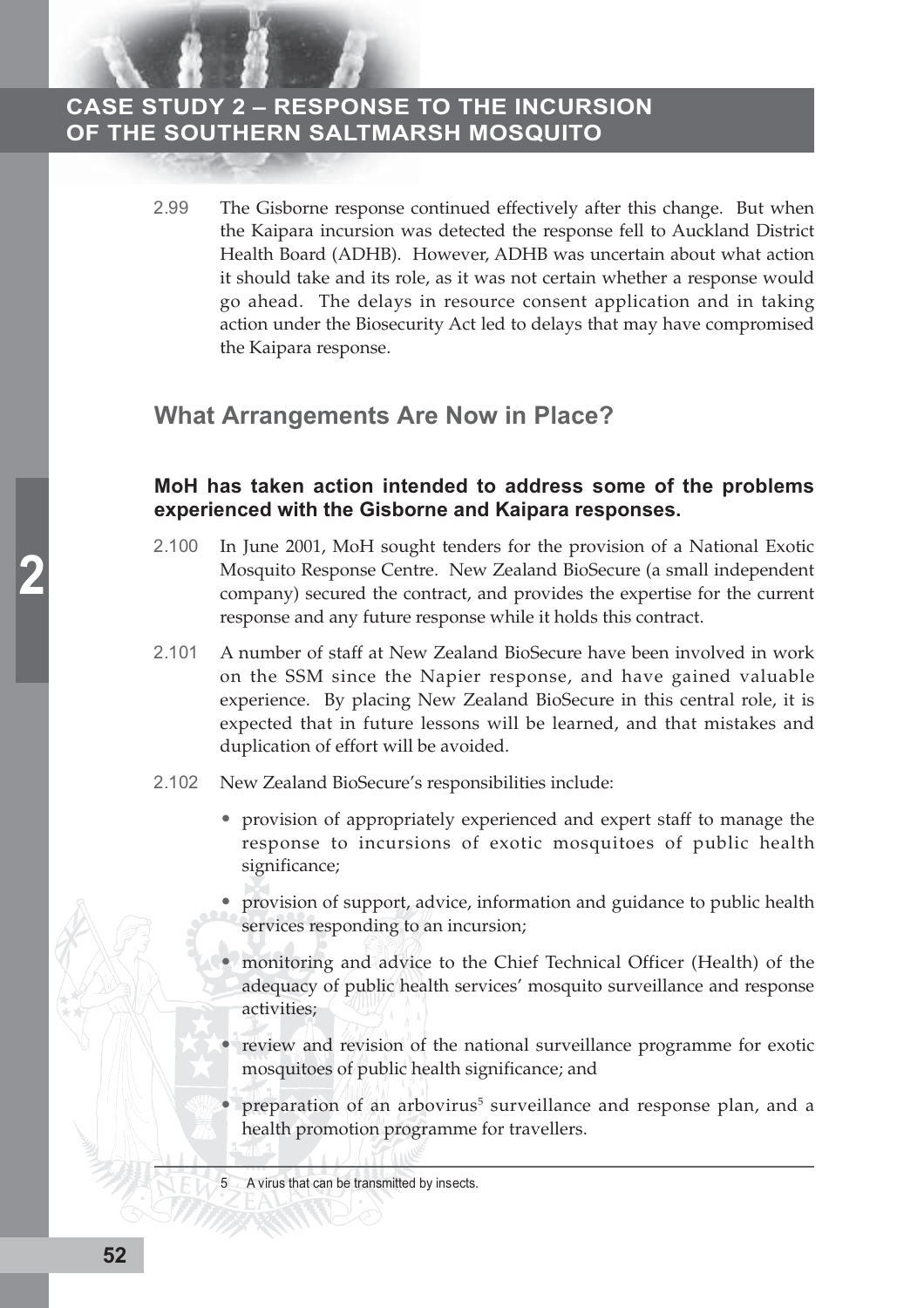- 2.103 New Zealand BioSecure was also the successful tenderer for services to identify mosquitoes sent in as part of the national mosquito surveillance programme and to maintain a national database of mosquito surveillance results.
- 2.104 New Zealand BioSecure provides these services, while MoH maintains ownership of intellectual property and equipment.
- 2.105 In the course of this audit, concerns were raised with us about the process that MoH had followed in letting the contract for the National Exotic Mosquito Response Centre. We put these concerns to MoH officials and they assured us that they had followed appropriate tendering procedures. We have not examined these procedures as part of this audit, although we have suggested that MoH improve the arrangements affecting the TAG as outlined in paragraphs 2.27 and 2.28 on page 36.
- 2.106 We note that, while MoH has limited capacity to reprioritise expenditure within Vote Health, there is even less capacity to reprioritise within the funding of the work by New Zealand BioSecure. This will mean that funding for any further incursions would need to be sought from some other source.
- 2.107 The recent surveillance review (see paragraph 2.38 on page 38) stated that New Zealand BioSecure is providing a commendable service. The report recommends that more responsibility be given to New Zealand BioSecure to assist public health services with mosquito surveillance in high-risk sites, and that the current short-term contract between MoH and New Zealand BioSecure be lengthened to increase staff stability and allow for more forward planning.

#### **The contract with New Zealand BioSecure represents a dedicated resource.**

2.108 New Zealand BioSecure will have a central role in each incursion. In contrast, in Gisborne and again in Kaipara the response teams began with limited experience. Using the same people on each response should help avoid these problems in future. As New Zealand BioSecure holds the contract for mosquito identification and for maintaining the national database of mosquito surveillance results, the problems with specimen identification described in paragraphs 2.90-2.92 on page 50 should also be avoided.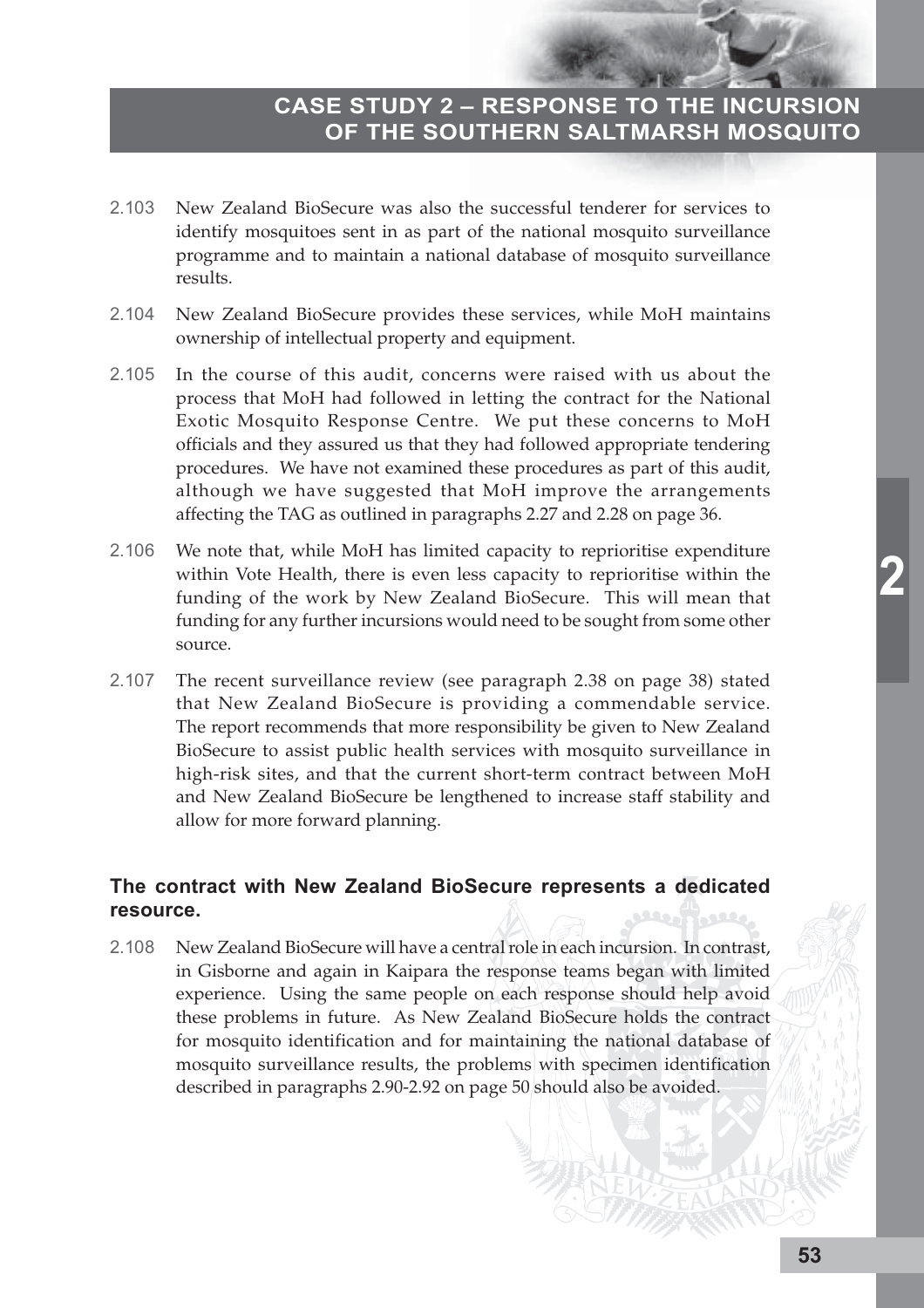- 2.109 The local public health units dealing with the incursion responses had to do so alongside their many other public health responsibilities. The responses created additional unplanned work. New Zealand BioSecure is able to dedicate experienced staff to the mosquito response.
- 2.110 At present, it is usual for MoH to have one-year contracts with service providers, because funding is uncertain until agreed by Cabinet. In this case, Cabinet has approved funding for eradication of the SSM from the Gisborne, Mahia, Napier and Porangahau sites until 2004-05, and in the Kaipara and Mangawhai sites until 2005-06. We see no reason why MoH should not go to tender for a longer-term contract for delivery of these services, since long-term funding has been agreed.

#### **MoH and the TAG monitor the activities of New Zealand BioSecure.**

- 2.111 New Zealand BioSecure's contract includes provision of monthly reports on progress on all aspects of its services. MoH reviews and responds to the reports and regularly meets with New Zealand BioSecure to review activities. The TAG also receives the reports and questions the contractor at its meetings.
- 2.112 Further checks are provided by public health staff who can provide advice to MoH on any concerns regarding the surveillance programme, and by an expert taxonomist who confirms specimen identification results.

#### **Which Department Should Be Responsible for Responses to Mosquito Incursions in Future?**

- 2.113 It is anomalous that MoH should have been given responsibility for managing mosquito incursion responses when the responsibility and accumulated knowledge for managing responses to incursions of other exotic insects resides with MAF. Management of mosquito incursion responses is not core to MoH's role.
- 2.114 However, since the SSM was detected in Napier, MoH personnel have gained extensive experience and expertise in dealing with mosquitoes. As a result, they are now better equipped to respond to incursions of mosquitoes, and have more expertise with these pests than any other biosecurity agency.